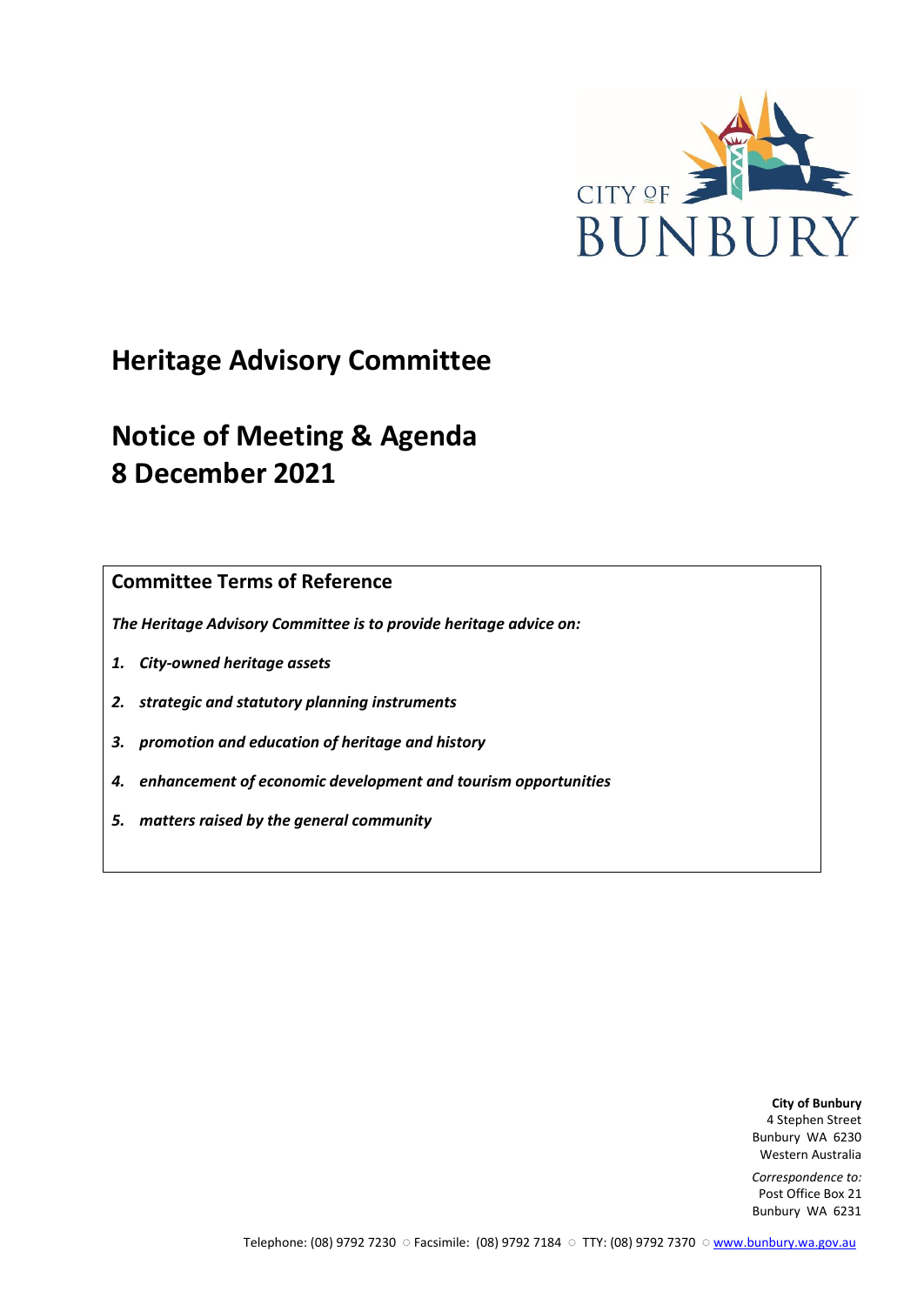# **Table of Contents**

|     | Item No | <b>I dule Of Contents</b><br>Subject | Page No |
|-----|---------|--------------------------------------|---------|
|     |         |                                      |         |
| 1.  |         |                                      |         |
| 2.  |         |                                      |         |
| 3.  |         |                                      |         |
| 4.  |         |                                      |         |
|     | 4.1     |                                      |         |
|     | 4.2     |                                      |         |
| 5.  |         |                                      |         |
| 6.  |         |                                      |         |
| 7.  |         |                                      |         |
| 8.  |         |                                      |         |
|     | 8.1     |                                      |         |
|     | 8.2     |                                      |         |
|     | 8.3     |                                      |         |
| 9.  |         |                                      |         |
| 10. |         |                                      |         |
|     | 10.1    |                                      |         |
|     | 10.2    |                                      |         |
|     | 10.3    |                                      |         |
|     | 10.4    |                                      |         |
|     | 10.5    |                                      |         |
|     |         |                                      |         |
|     |         |                                      |         |
|     | 12.1    |                                      |         |
|     | 12.2    |                                      |         |
|     |         |                                      |         |
| 14. |         |                                      |         |
|     |         |                                      |         |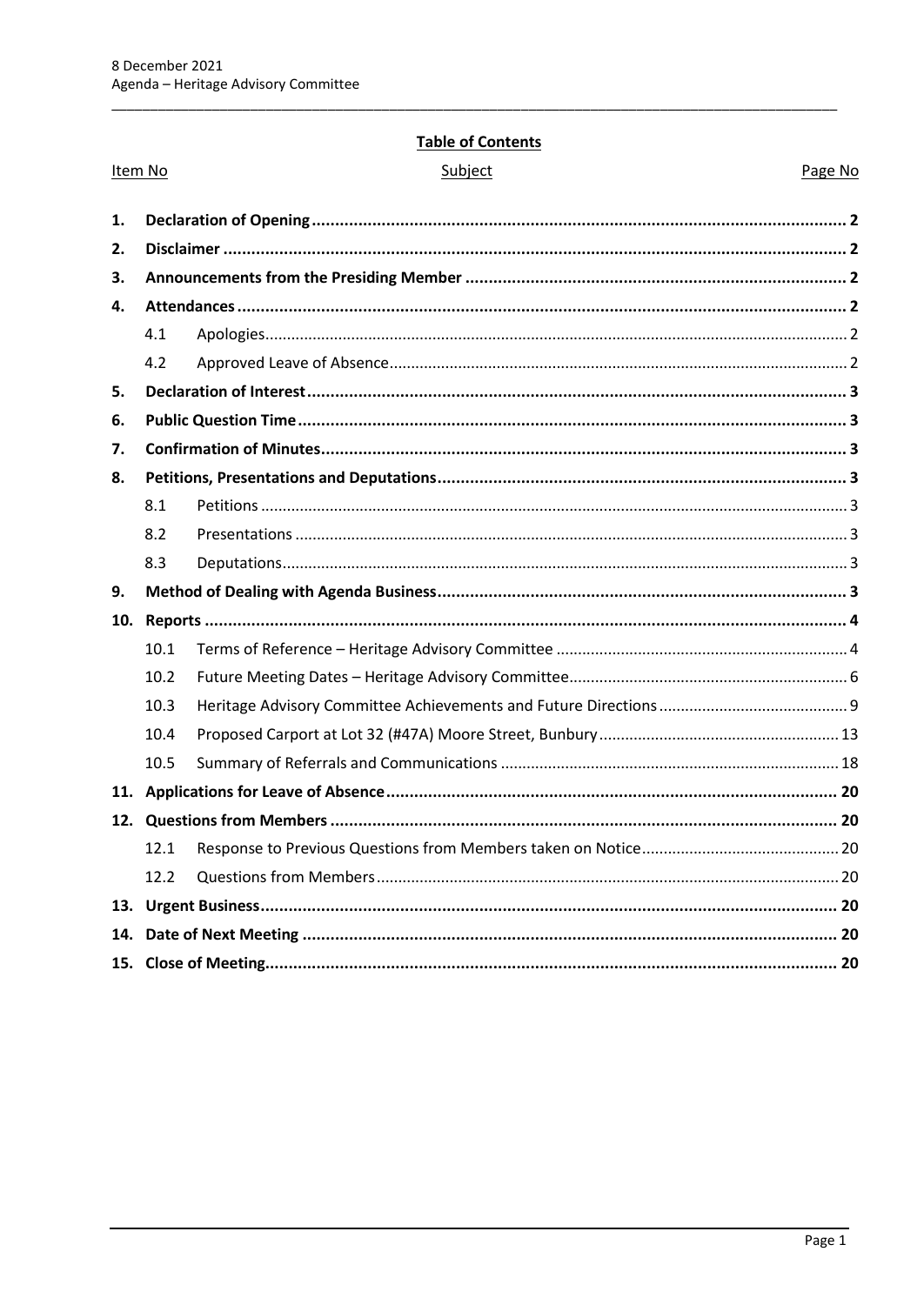# **Acknowledgement of Country**

\_\_\_\_\_\_\_\_\_\_\_\_\_\_\_\_\_\_\_\_\_\_\_\_\_\_\_\_\_\_\_\_\_\_\_\_\_\_\_\_\_\_\_\_\_\_\_\_\_\_\_\_\_\_\_\_\_\_\_\_\_\_\_\_\_\_\_\_\_\_\_\_\_\_\_\_\_\_\_\_\_\_\_\_\_\_\_\_\_\_\_\_\_\_

We acknowledge the Traditional owners of this land, the Wardandi Noongar people, and pay our respects to Elders past, present and emerging.

# **Vision**

Bunbury: welcoming and full of opportunities.

# **Organisational Values**

# #WEARECOB

|                         | We are one team                                    |
|-------------------------|----------------------------------------------------|
|                         | We keep each other safe                            |
| <b>WE ARE COMMUNITY</b> | We display empathy and respect                     |
|                         | We have fun and celebrate our successes            |
|                         | We work together to achieve great outcomes         |
|                         | We are open to opportunities                       |
|                         | We actively listen and think things through        |
| <b>WE ARE OPEN</b>      | We are inclusive and treat everyone equally        |
|                         | We are honest and open in our communications       |
|                         | We are open to feedback to improve our performance |
|                         | We lead the change, we own it                      |
|                         | We trust and empower each other                    |
| <b>WE ARE BRAVE</b>     | We have the difficult conversations early          |
|                         | We hold ourselves to the highest standard          |
|                         | We have the courage to improve and simplify        |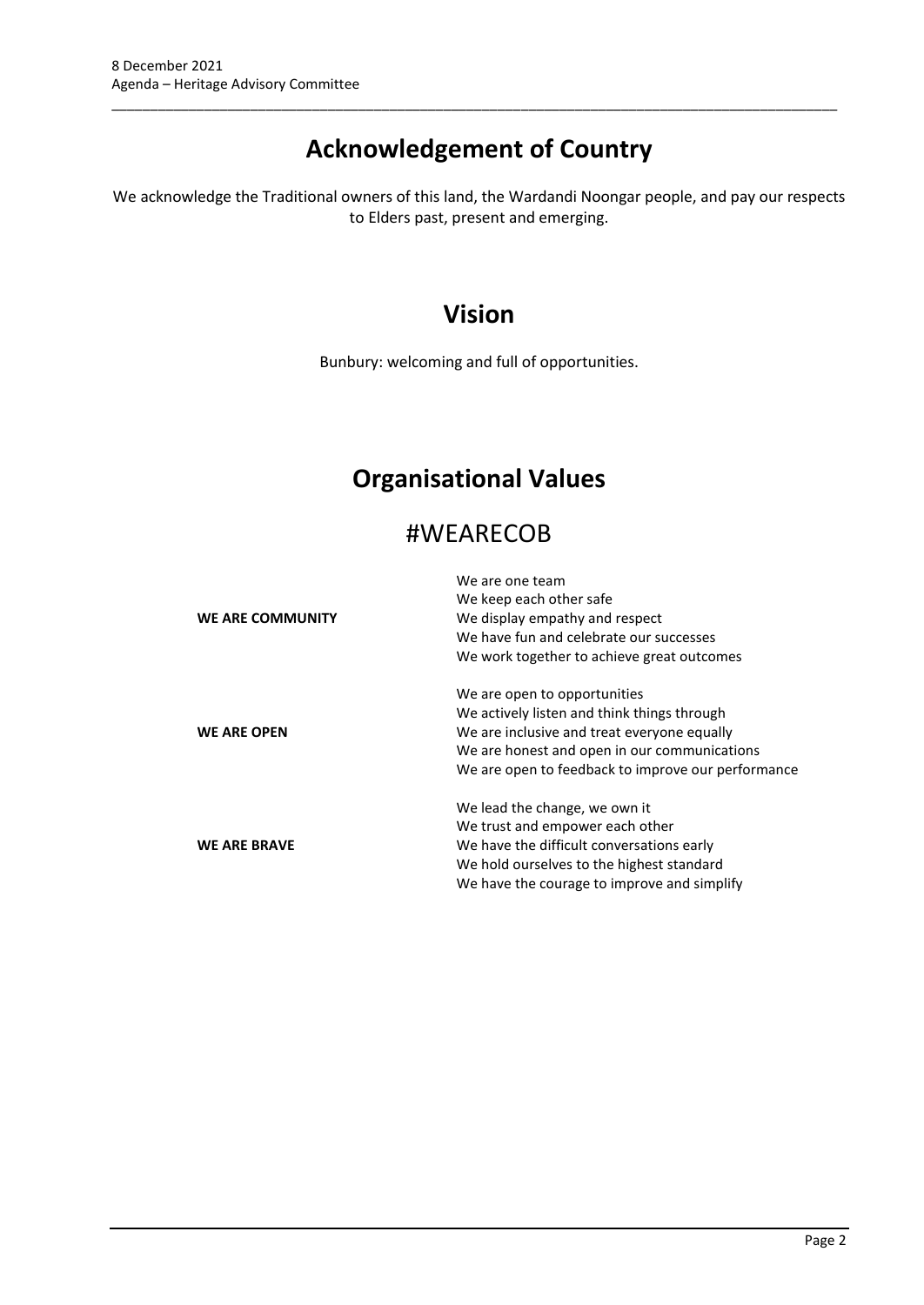

# **Heritage Advisory Committee Notice of Meeting**

Dear Committee Members

The next Ordinary Meeting of the Heritage Advisory Committee will be held in the *Jetty Room,* 2-4 Stephen Street, Bunbury, on **Wednesday 8 December 2021** at **4.00pm**.

Signed: **Gary Barbour Director Sustainable Communities**



**8 December 2021**

Members of the public to note that recommendations made by this committee are not final and will be subject to adoption (or otherwise) at a future meeting of the Bunbury City Council.

*Committee Members:*

| <b>Member Name</b>       | <b>Representing</b> |
|--------------------------|---------------------|
| Cr Cheryl Kozisek        | City of Bunbury     |
| Cr Marina Quain          | City of Bunbury     |
| Cr Tresslyn Smith        | City of Bunbury     |
| Del Ambrosius            | Community           |
| <b>Bernhard Bischoff</b> | Community           |
| Sam Brown                | Community           |
| Stephen Craddock         | Community           |
| <b>Graham Houghton</b>   | Community           |
| Duncan Rutherford        | Community           |
| Robert Schmidt           | Community           |
| <b>Peter Suckling</b>    | Community           |

*Support Staff:*

<span id="page-3-0"></span>

| <b>Name</b>  | <b>Title</b>                                                                          |  |  |  |
|--------------|---------------------------------------------------------------------------------------|--|--|--|
| Gary Barbour | Director Sustainable Communities                                                      |  |  |  |
| Lacey Brown  | Strategic Planning Officer (Heritage)                                                 |  |  |  |
| Liz Allan    | Executive Assistant (Research and Project) to the<br>Director Sustainable Communities |  |  |  |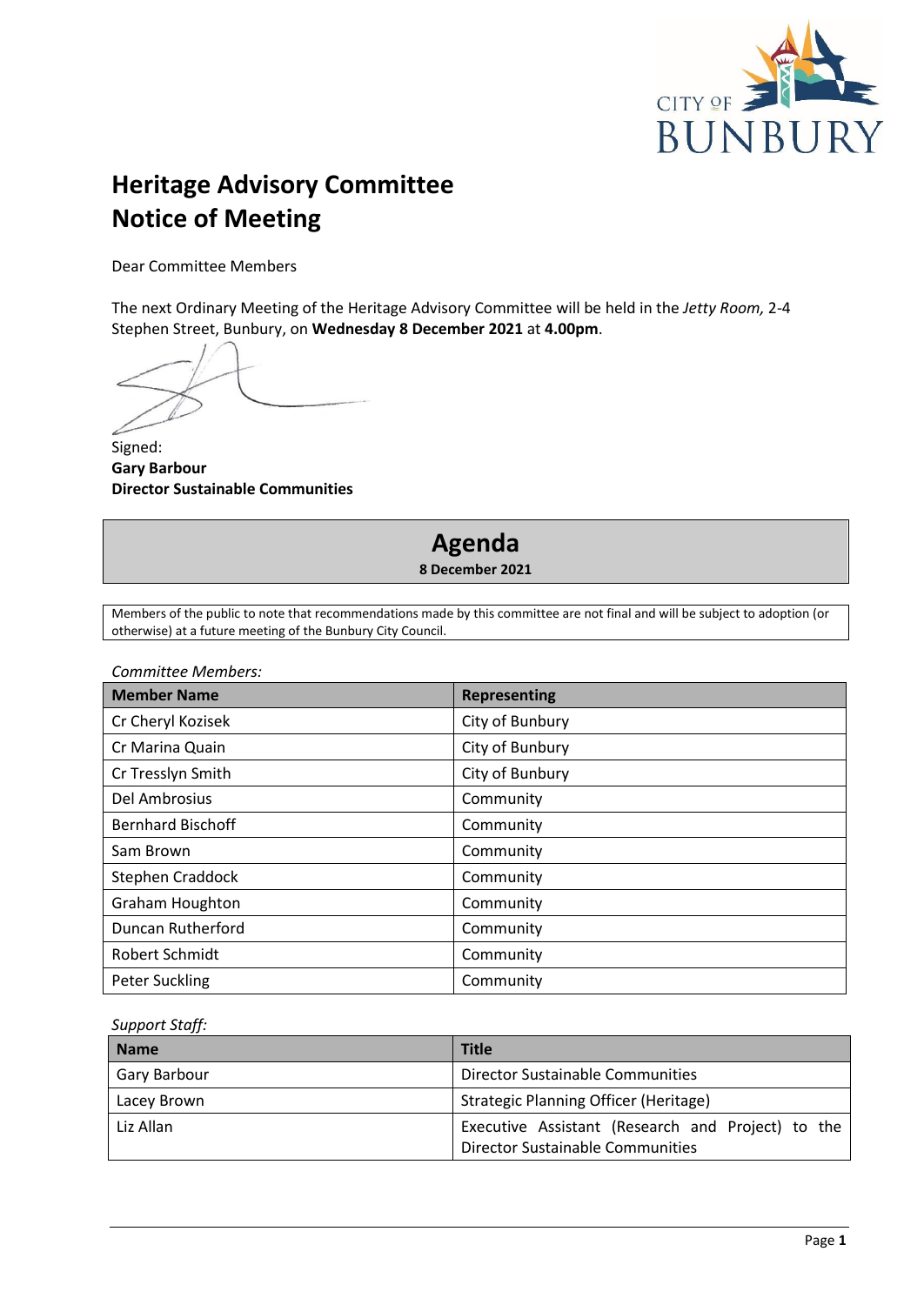# **1. Declaration of Opening**

The Strategic Planning Officer (Heritage) declared the meeting open at \_\_\_\_\_\_ pm.

\_\_\_\_\_\_\_\_\_\_\_\_\_\_\_\_\_\_\_\_\_\_\_\_\_\_\_\_\_\_\_\_\_\_\_\_\_\_\_\_\_\_\_\_\_\_\_\_\_\_\_\_\_\_\_\_\_\_\_\_\_\_\_\_\_\_\_\_\_\_\_\_\_\_\_\_\_\_\_\_\_\_\_\_\_\_\_\_\_\_\_\_\_\_

Please note Council Decision 335/13 from the Ordinary Meeting held on 26 November 2013 when administering Committees of Council states in part:

*"That Council:* 

- *1. Request that the Committees retained appoint a Councillor as the Presiding Member to enable more effective reporting back to Council in relation to Committee items and recommendations.*
- *…*
- *3. Require each Committee to set an annual meeting program which will be advertised to enable members of the public to attend."*

As this is the first meeting of the Heritage Advisory Committee since the 2019 local government elections, the Committee is required to elect a Presiding Member from amongst themselves in accordance with section 5.12 of the *Local Government Act 1995*. The Strategic Planning Officer (Heritage) will call for nominations for the position of Presiding Member, and if necessary, conduct a ballot.

# <span id="page-4-0"></span>**2. Disclaimer**

Not applicable to this committee.

# <span id="page-4-1"></span>**3. Announcements from the Presiding Member**

# <span id="page-4-2"></span>**4. Attendances**

<span id="page-4-3"></span>**4.1 Apologies**

# <span id="page-4-4"></span>**4.2 Approved Leave of Absence**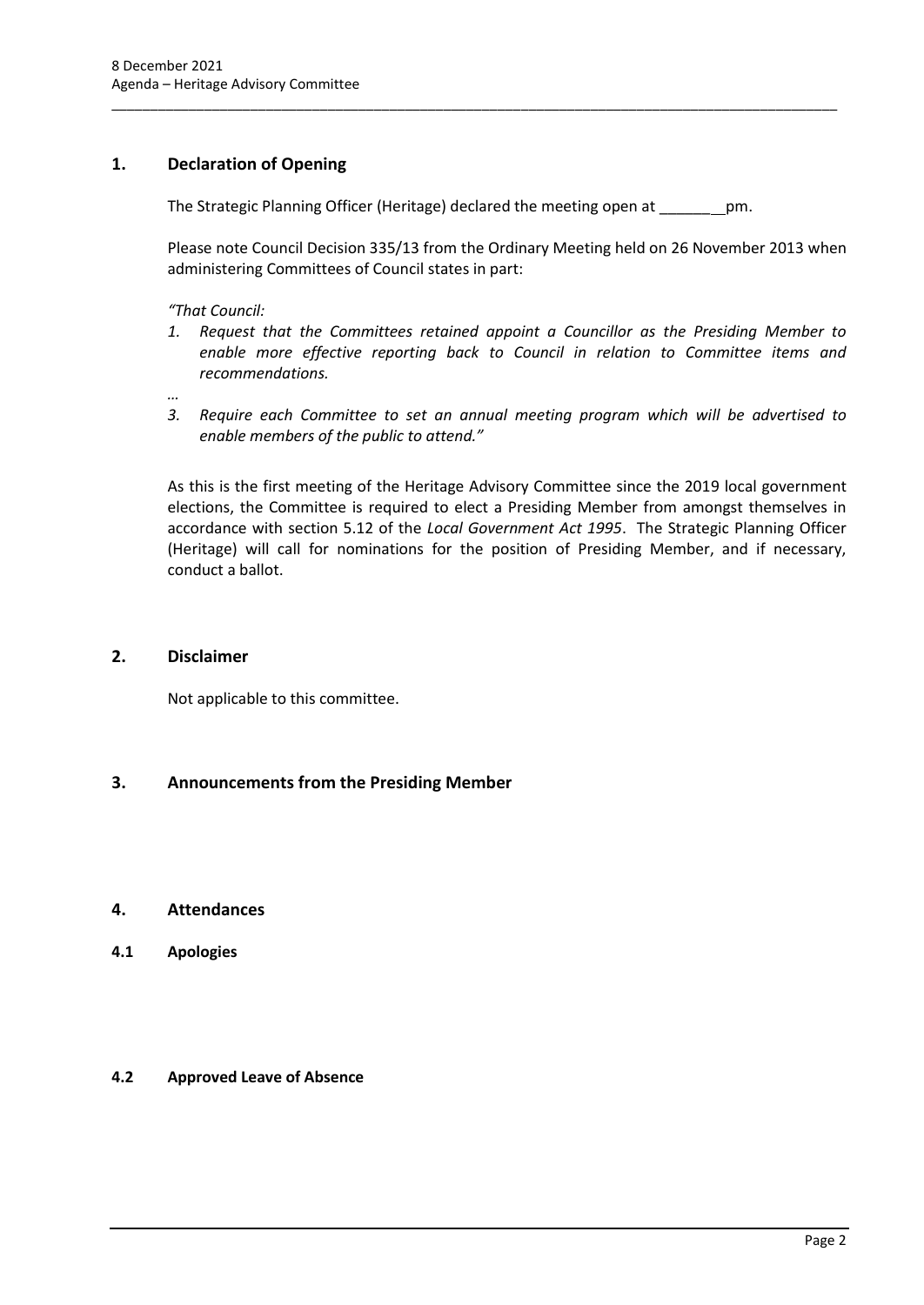# <span id="page-5-0"></span>**5. Declaration of Interest**

IMPORTANT: Committee members to complete a "Disclosure of Interest" form for each item on the agenda in which they wish to disclose a financial/proximity/impartiality interest. They should give the form to the Presiding Member before the meeting commences. After the meeting, the form is to be forwarded to the Administration Services Section for inclusion in the Corporate Financial Disclosures Register.

\_\_\_\_\_\_\_\_\_\_\_\_\_\_\_\_\_\_\_\_\_\_\_\_\_\_\_\_\_\_\_\_\_\_\_\_\_\_\_\_\_\_\_\_\_\_\_\_\_\_\_\_\_\_\_\_\_\_\_\_\_\_\_\_\_\_\_\_\_\_\_\_\_\_\_\_\_\_\_\_\_\_\_\_\_\_\_\_\_\_\_\_\_\_

## <span id="page-5-1"></span>**6. Public Question Time**

Not applicable

# <span id="page-5-2"></span>**7. Confirmation of Minutes**

The Minutes of the Heritage Advisory Committee held on 11 August 2021 have been circulated.

## **Recommendation**

The minutes of the Heritage Advisory Committee Meeting held on 11 August 2021, are confirmed as a true and accurate record.

# <span id="page-5-3"></span>**8. Petitions, Presentations and Deputations**

## <span id="page-5-4"></span>**8.1 Petitions**

Nil

## <span id="page-5-5"></span>**8.2 Presentations**

Nil

# <span id="page-5-6"></span>**8.3 Deputations**

Nil

# <span id="page-5-7"></span>**9. Method of Dealing with Agenda Business**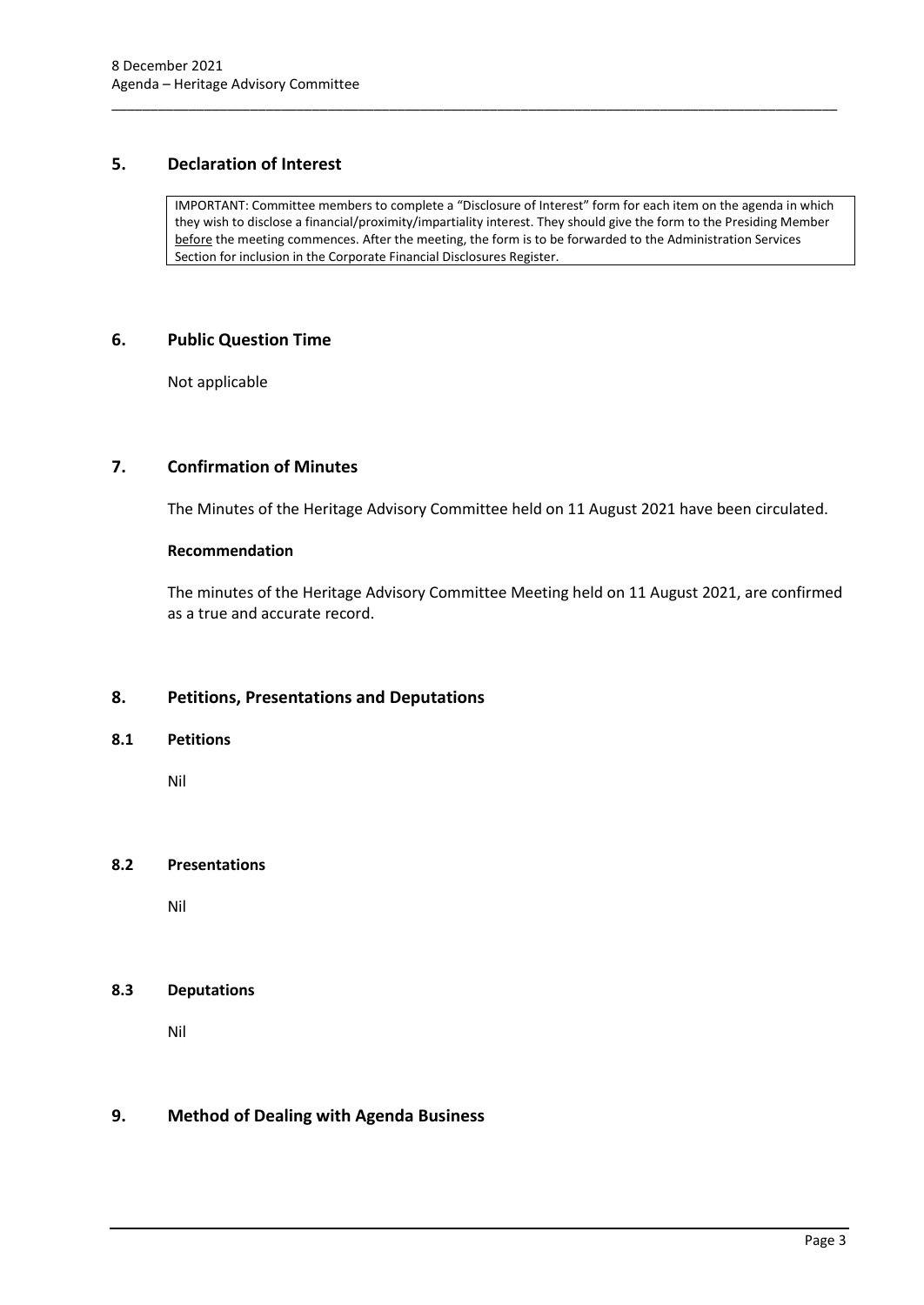## <span id="page-6-0"></span>**10. Reports**

## <span id="page-6-1"></span>**10.1 Terms of Reference – Heritage Advisory Committee**

| <b>File Ref:</b>            | COB/517                                                    |  |                             |
|-----------------------------|------------------------------------------------------------|--|-----------------------------|
| <b>Applicant/Proponent:</b> | Internal                                                   |  |                             |
| <b>Responsible Officer:</b> | Lacey Brown, Strategic Planning Officer (Heritage)         |  |                             |
| <b>Responsible Manager:</b> | Felicity Anderson, Manager City Growth                     |  |                             |
| Executive:                  | Gary Barbour, Director Sustainable Communities             |  |                             |
| <b>Authority/Discretion</b> | Advocacy<br>⋈                                              |  | Review                      |
|                             | ⊠<br>Executive/Strategic                                   |  | Quasi-Judicial              |
|                             | ⊠<br>Legislative                                           |  | <b>Information Purposes</b> |
|                             |                                                            |  |                             |
| <b>Attachments:</b>         | Appendix 1: Heritage Advisory Committee Terms of Reference |  |                             |

\_\_\_\_\_\_\_\_\_\_\_\_\_\_\_\_\_\_\_\_\_\_\_\_\_\_\_\_\_\_\_\_\_\_\_\_\_\_\_\_\_\_\_\_\_\_\_\_\_\_\_\_\_\_\_\_\_\_\_\_\_\_\_\_\_\_\_\_\_\_\_\_\_\_\_\_\_\_\_\_\_\_\_\_\_\_\_\_\_\_\_\_\_\_

## **Summary**

The purpose of this report is for the Committee to consider reviewing and endorsing the Terms of Reference for the Heritage Advisory Committee as **attached** at Appendix 1, City of Bunbury Committee Book, pg.12 and 13.

#### **Executive Recommendation**

That the Heritage Advisory Committee recommend Council adopt the Terms of Reference for the Heritage Advisory Committee as **attached** at Appendix 1.

## **Strategic Relevance**

| Theme 4: | Our City                                                                             |
|----------|--------------------------------------------------------------------------------------|
| Goal:    | Civic leadership, partnerships and sound governance in delivering with and for       |
|          | the community.                                                                       |
|          | Objective 4.2: A highly-engaged and involved community, working together on strategy |
|          | development and implementation.                                                      |

#### **Regional Impact Statement**

Heritage is important for the community and has environmental, economic and social benefits as a resource for present and future generations. The City of Bunbury recognises the importance of identifying, assessing and managing heritage places within its local government area to align with contemporary community values.

## **Background**

Council Decision 335/13 requests that all Committees commence a review of their terms of reference. This has been included in agendas for the first meeting of Committees.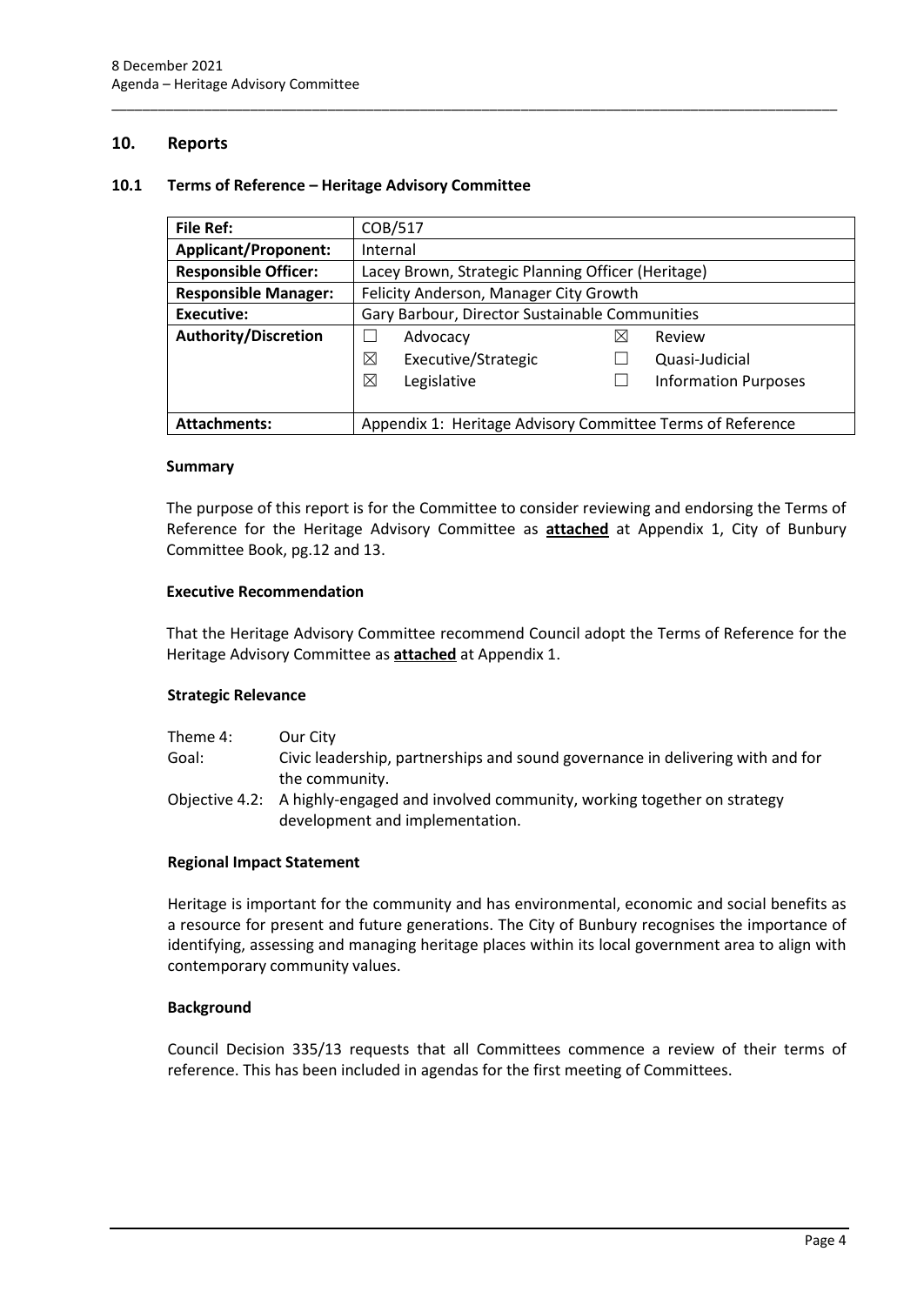## **Council Policy Compliance**

Not applicable.

## **Legislative Compliance**

*Local Government Act 1995.*

## **Officer Comments**

The terms of reference has been drafted with broad intent to recognise that heritage is important for the community and has environmental, economic and social benefits as a resource for present and future generations.

\_\_\_\_\_\_\_\_\_\_\_\_\_\_\_\_\_\_\_\_\_\_\_\_\_\_\_\_\_\_\_\_\_\_\_\_\_\_\_\_\_\_\_\_\_\_\_\_\_\_\_\_\_\_\_\_\_\_\_\_\_\_\_\_\_\_\_\_\_\_\_\_\_\_\_\_\_\_\_\_\_\_\_\_\_\_\_\_\_\_\_\_\_\_

The purpose of the Heritage Advisory Committee is to provide for information exchange between Council and the general community on heritage.

The Heritage Advisory Committee is to provide heritage advice on:

- City-owned heritage assets;
- strategic and statutory planning instruments;
- promotion and education of heritage and history;
- enhancement of economic development and tourism opportunities;
- matters raised by the general community.

#### **Analysis of Financial and Budget Implications**

There are no financial or budgetary implications impacting from the recommendations of this report.

## **Community Consultation**

Not applicable.

## **Councillor/Officer Consultation**

Not applicable.

## **Applicant Consultation**

Not applicable.

## **Timeline: Council Decision Implementation**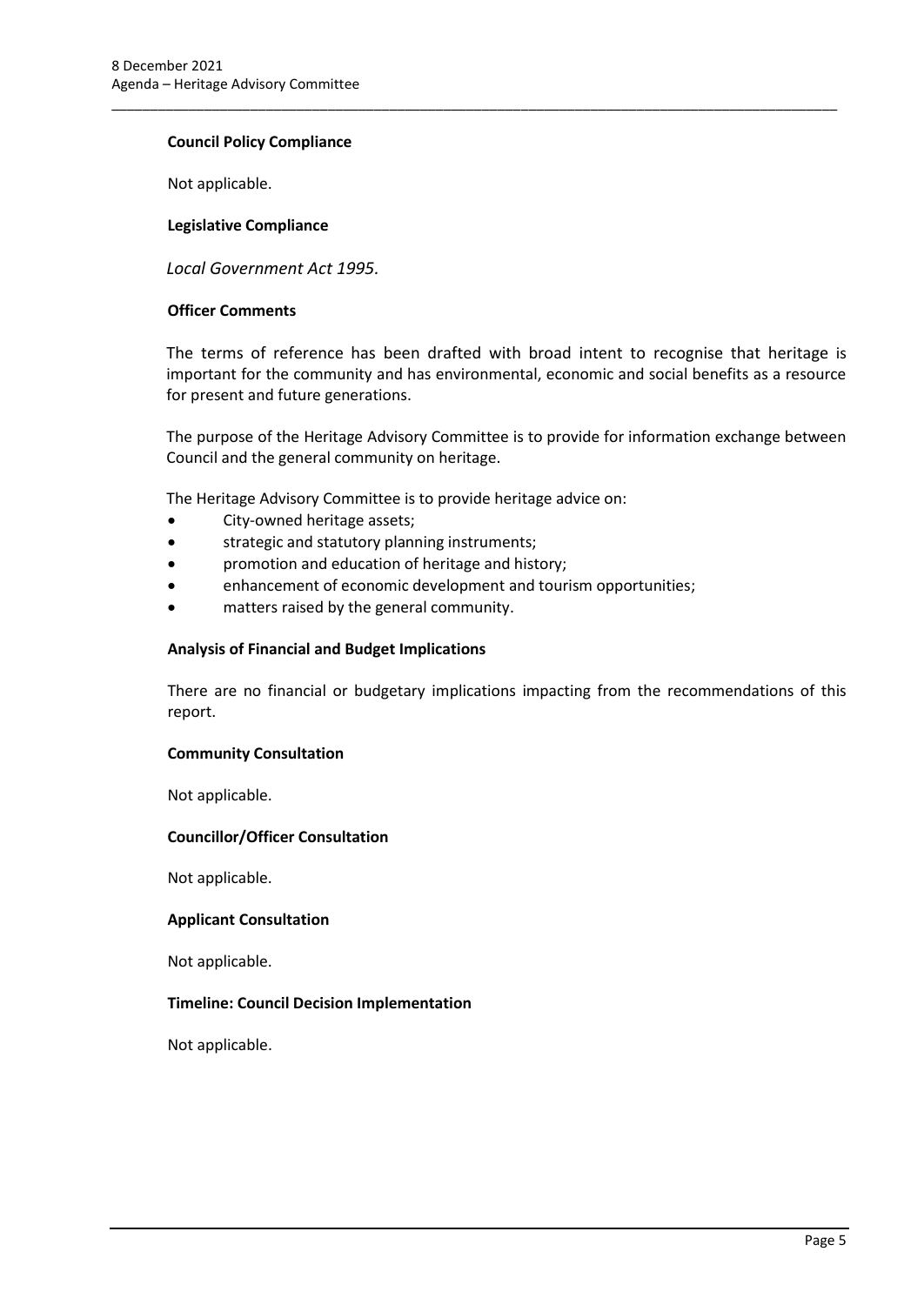#### <span id="page-8-0"></span>**10.2 Future Meeting Dates – Heritage Advisory Committee**

| File Ref:                   | COB/517                                            |             |                             |  |
|-----------------------------|----------------------------------------------------|-------------|-----------------------------|--|
| <b>Applicant/Proponent:</b> | Heritage Advisory Committee                        |             |                             |  |
| <b>Responsible Officer:</b> | Lacey Brown, Strategic Planning Officer (Heritage) |             |                             |  |
| <b>Responsible Manager:</b> | Felicity Anderson, Manager City Growth             |             |                             |  |
| <b>Executive:</b>           | Gary Barbour, Director Sustainable Communities     |             |                             |  |
| <b>Authority/Discretion</b> | Advocacy                                           |             | Review                      |  |
|                             | Executive/Strategic                                |             | Quasi-Judicial              |  |
|                             | ⊠<br>Legislative                                   | $\boxtimes$ | <b>Information Purposes</b> |  |
|                             |                                                    |             |                             |  |
| <b>Attachments:</b>         | Nil                                                |             |                             |  |

\_\_\_\_\_\_\_\_\_\_\_\_\_\_\_\_\_\_\_\_\_\_\_\_\_\_\_\_\_\_\_\_\_\_\_\_\_\_\_\_\_\_\_\_\_\_\_\_\_\_\_\_\_\_\_\_\_\_\_\_\_\_\_\_\_\_\_\_\_\_\_\_\_\_\_\_\_\_\_\_\_\_\_\_\_\_\_\_\_\_\_\_\_\_

#### **Summary**

The purpose of this report is for the Committee to consider a program of future meeting dates for the Heritage Advisory Committee.

#### **Executive Recommendation**

That the Heritage Advisory Committee endorse:

- 1. The meeting schedule as follows:
	- 1. 4:00pm, Wednesday 9 February 2022
	- 2. 4:00pm, Wednesday 13 April 2022
	- 3. 4:00pm, Wednesday 8 June 2022
	- 4. 4:00pm, Wednesday 10 August 2022
	- 5. 4:00pm, Wednesday 12 October 2022
	- 6. 4:00pm, Wednesday 14 December 2022
	- 7. 4:00pm, Wednesday 8 February 2023
	- 8. 4:00pm, Wednesday 12 April 2023
	- 9. 4:00pm, Wednesday 14 June 2023
	- 10. 4:00pm, Wednesday 9 August 2023
- 2. Advertising of this schedule in accordance with Council Decision 335/13.

## **Strategic Relevance**

| Theme 4: | Our City                                                                                                                |
|----------|-------------------------------------------------------------------------------------------------------------------------|
| Goal:    | Civic leadership, partnerships and sound governance in delivering with and for                                          |
|          | the community.                                                                                                          |
|          | Objective 4.2: A highly-engaged and involved community, working together on strategy<br>development and implementation. |

#### **Regional Impact Statement**

Heritage is important for the community and has environmental, economic and social benefits as a resource for present and future generations.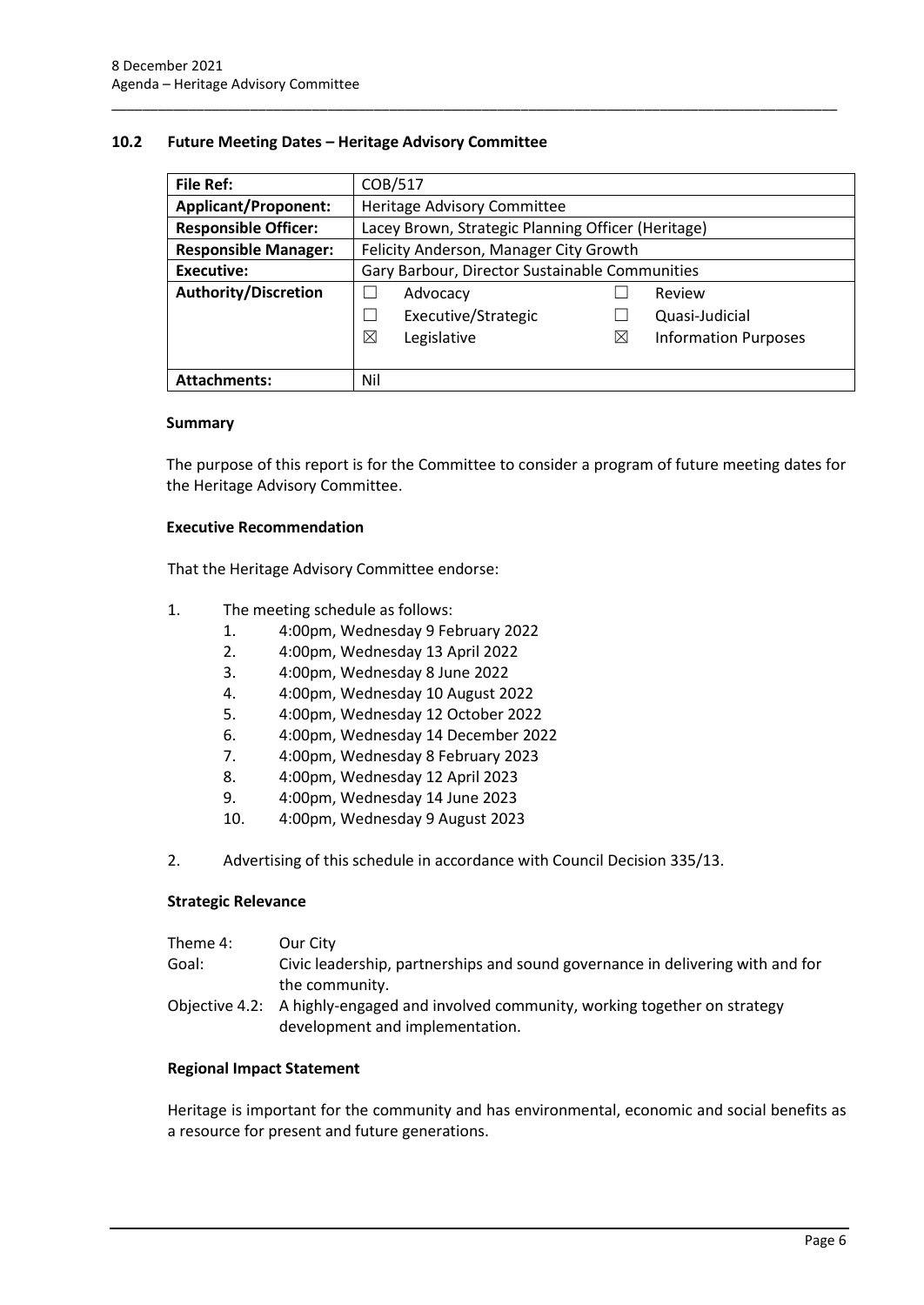The City of Bunbury recognises the importance of identifying, assessing and managing heritage places within its local government area to align with contemporary community values.

\_\_\_\_\_\_\_\_\_\_\_\_\_\_\_\_\_\_\_\_\_\_\_\_\_\_\_\_\_\_\_\_\_\_\_\_\_\_\_\_\_\_\_\_\_\_\_\_\_\_\_\_\_\_\_\_\_\_\_\_\_\_\_\_\_\_\_\_\_\_\_\_\_\_\_\_\_\_\_\_\_\_\_\_\_\_\_\_\_\_\_\_\_\_

## **Background**

At its meeting held 26 November 2013 Council decided (335/13) the follow which has set a precedent for new Committees:

Council Decision 335/13

*"That Council:*

- *1. Request that the Committees retained appoint a Councillor as the Presiding Member to enable more effective reporting back to Council in relation to Committee items and recommendations.*
- *2. Require that the Minutes of all Committees are to be provided to Council for noting with a separate report being provided on all items requiring a resolution of Council.*
- *3. Require each Committee to set an annual meeting program which will be advertised to enable members of the public to attend.*
- *4. Require all agendas for each of the Committees to be made available on the Council's website and distributed to all Councillors prior to each meeting.*
- *5. Request that each of the Committees commence a review of their terms of reference in March 2015 to enable a complete review of the operations to be completed prior to the next Ordinary Elections."*

## **Council Policy Compliance**

There are no Council Policies applicable to this report.

## **Legislative Compliance**

*Local Government Act 1995.* 

## **Officer Comments**

The Heritage Advisory Committee meeting program be as follows:

- 1. 4:00pm, Wednesday 9 February 2022
- 2. 4:00pm, Wednesday 13 April 2022
- 3. 4:00pm, Wednesday 8 June 2022
- 4. 4:00pm, Wednesday 10 August 2022
- 5. 4:00pm, Wednesday 12 October 2022
- 6. 4:00pm, Wednesday 14 December 2022
- 7. 4:00pm, Wednesday 8 February 2023
- 8. 4:00pm, Wednesday 12 April 2023
- 9. 4:00pm, Wednesday 14 June 2023
- 10. 4:00pm, Wednesday 9 August 2023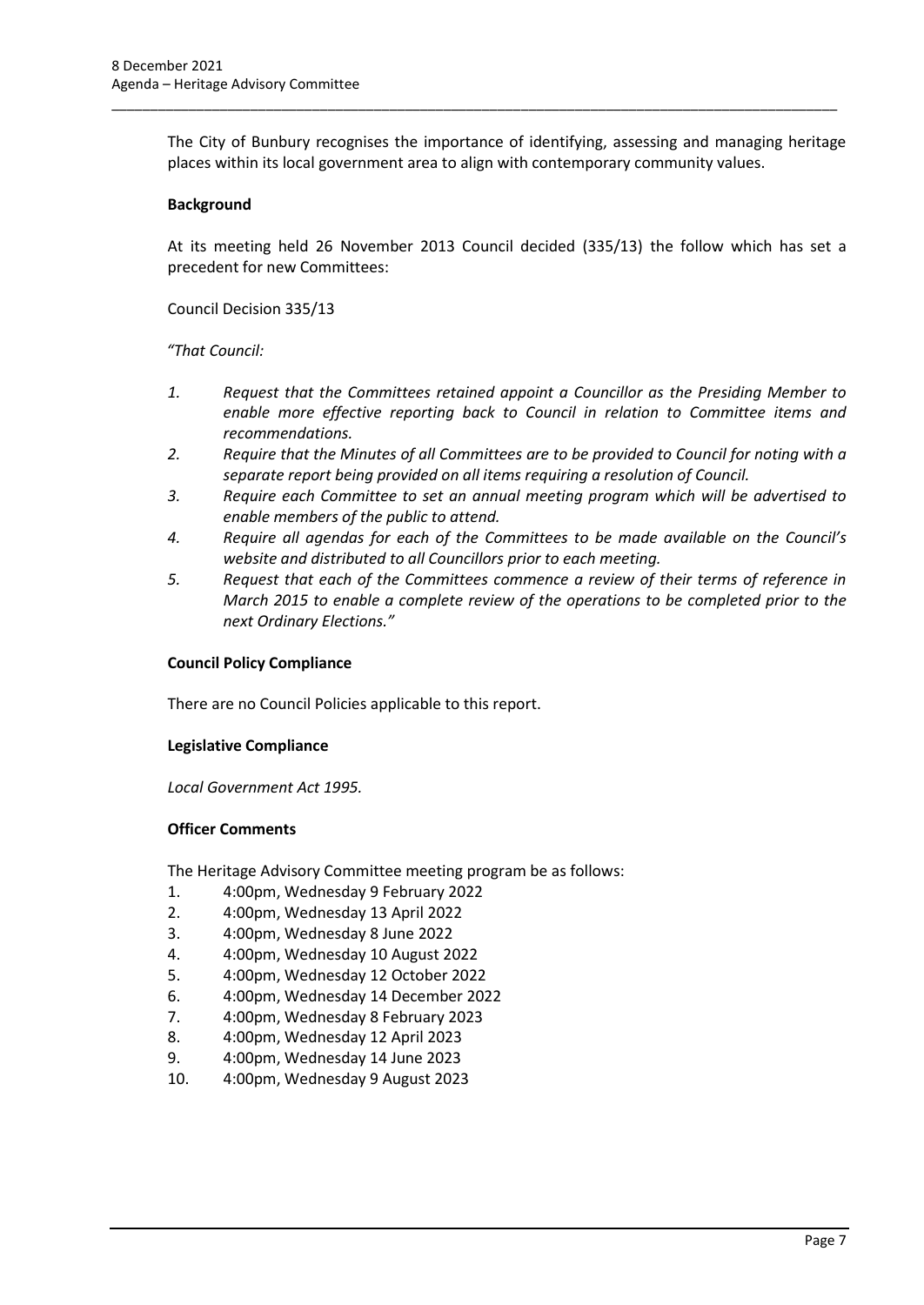# **Analysis of Financial and Budget Implications**

There are no financial or budgetary implications impacting from the recommendations of this report.

\_\_\_\_\_\_\_\_\_\_\_\_\_\_\_\_\_\_\_\_\_\_\_\_\_\_\_\_\_\_\_\_\_\_\_\_\_\_\_\_\_\_\_\_\_\_\_\_\_\_\_\_\_\_\_\_\_\_\_\_\_\_\_\_\_\_\_\_\_\_\_\_\_\_\_\_\_\_\_\_\_\_\_\_\_\_\_\_\_\_\_\_\_\_

## **Community Consultation**

Not applicable.

## **Councillor/Officer Consultation**

Not applicable.

## **Applicant Consultation**

Not applicable.

## **Timeline: Council Decision Implementation**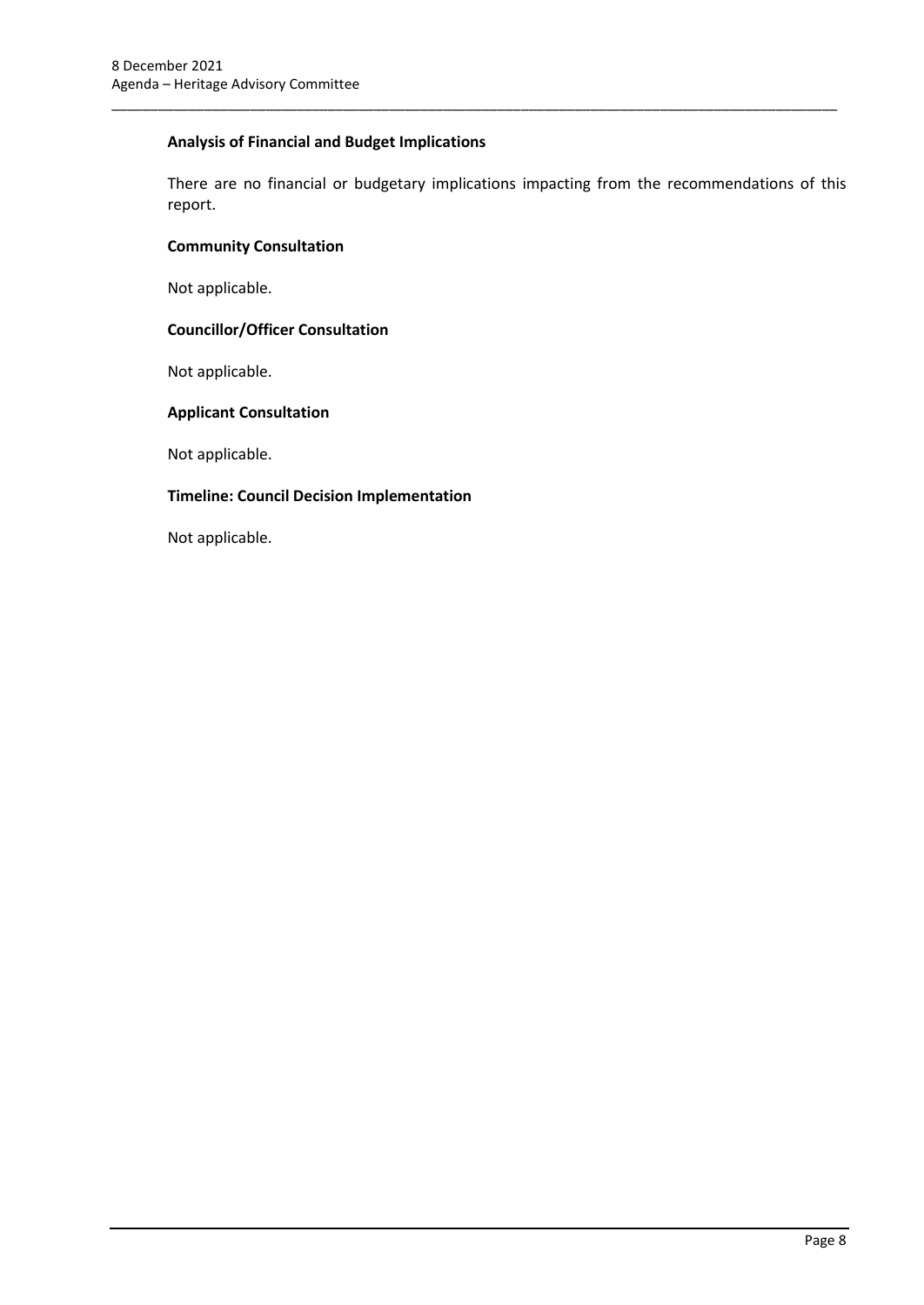## <span id="page-11-0"></span>**10.3 Heritage Advisory Committee Achievements and Future Directions**

| <b>File Ref:</b>            | COB/517                                            |          |                             |  |
|-----------------------------|----------------------------------------------------|----------|-----------------------------|--|
| <b>Applicant/Proponent:</b> | <b>Internal Report</b>                             |          |                             |  |
| <b>Responsible Officer:</b> | Lacey Brown, Strategic Planning Officer (Heritage) |          |                             |  |
| <b>Responsible Manager:</b> | Felicity Anderson, Manager City Growth             |          |                             |  |
| <b>Executive:</b>           | Gary Barbour, Director Sustainable Communities     |          |                             |  |
| <b>Authority/Discretion</b> | Advocacy                                           |          | Review                      |  |
|                             | Executive/Strategic                                |          | Quasi-Judicial              |  |
|                             | Legislative                                        | $\times$ | <b>Information Purposes</b> |  |
|                             |                                                    |          |                             |  |
| <b>Attachments:</b>         | Nil                                                |          |                             |  |

\_\_\_\_\_\_\_\_\_\_\_\_\_\_\_\_\_\_\_\_\_\_\_\_\_\_\_\_\_\_\_\_\_\_\_\_\_\_\_\_\_\_\_\_\_\_\_\_\_\_\_\_\_\_\_\_\_\_\_\_\_\_\_\_\_\_\_\_\_\_\_\_\_\_\_\_\_\_\_\_\_\_\_\_\_\_\_\_\_\_\_\_\_\_

## **Summary**

This item is to update the new Heritage Advisory Committee (HAC) on the status of existing and new strategic planning (heritage) projects in the 2021/22 financial year.

## **Executive Recommendation**

That the Heritage Advisory Committee note the information provided on the status of existing and new strategic planning (heritage) projects in the 2021/22 financial year.

## **Strategic Relevance**

| Theme 4:                           | Our City                                                                                                                                                                                                                                                       |
|------------------------------------|----------------------------------------------------------------------------------------------------------------------------------------------------------------------------------------------------------------------------------------------------------------|
| Goal:                              | Civic leadership, partnerships and sound governance in delivering with and for<br>the community.                                                                                                                                                               |
|                                    | Objective 4.2: A highly-engaged and involved community, working together on strategy<br>development and implementation.                                                                                                                                        |
| Theme 3:<br>Goal:<br>Objective 3.3 | Our places and spaces<br>A natural and built environment that reflects Bunbury's core values.<br>High-quality urban design, well planned neighbourhoods with housing choice,<br>and appropriate provision for diverse land uses to meet the community's needs. |

## **Regional Impact Statement**

Heritage is important for the community and has environmental, economic and social benefits as a resource for present and future generations. The City of Bunbury recognises the importance of identifying, assessing and managing heritage places within its local government area to align with contemporary community values.

## **Background**

There are strategies, events and programs with which the HAC are affiliated. This item is designed to outline these, their current status and future direction. The post-election Heritage Advisory Committee (HAC) met for the first time in December 2019 with some new members joining the Committee.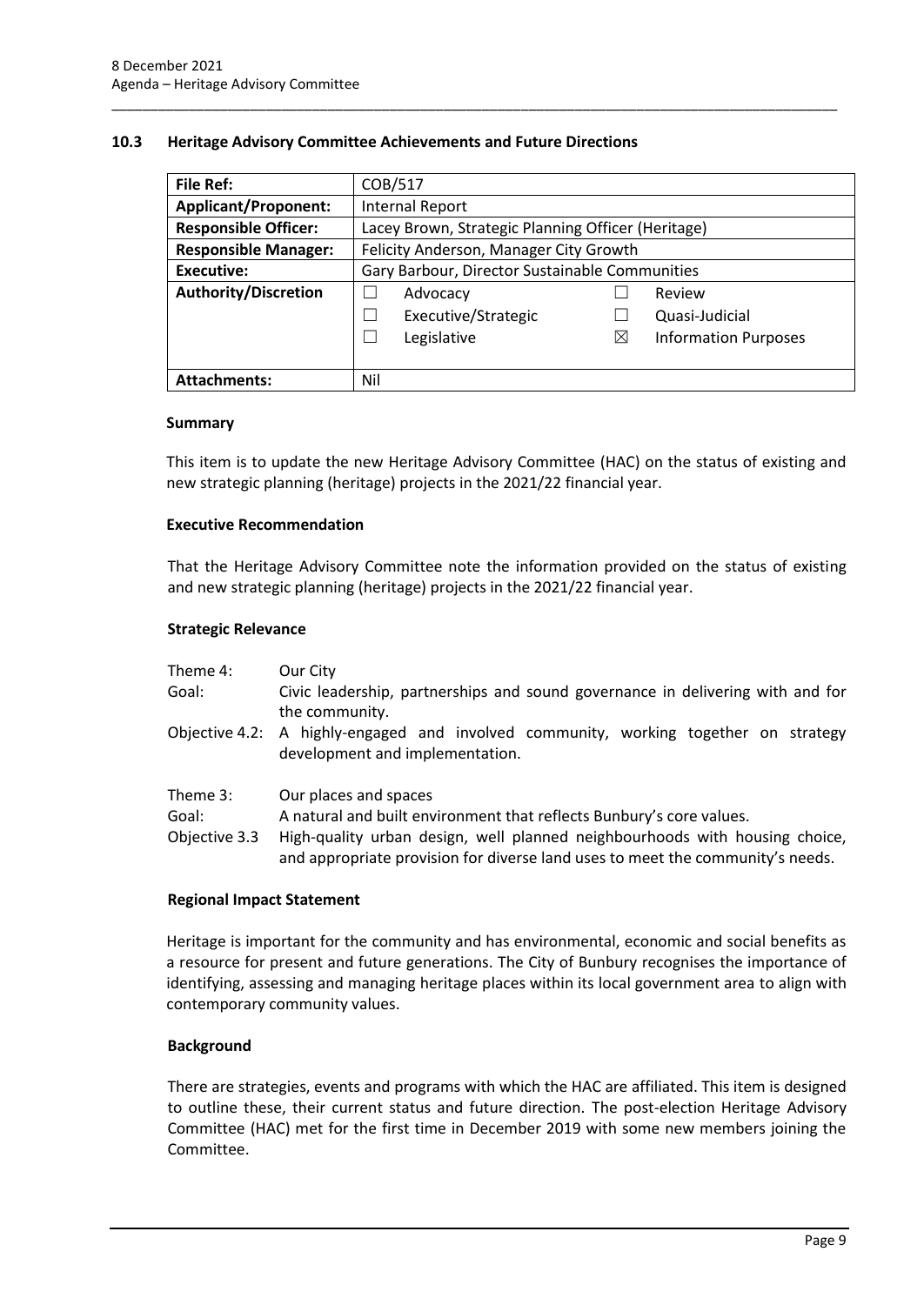It was thought timely to conduct a strategic planning workshop in February 2020 with the new Committee to revisit the terms of reference, current projects and any priorities. On completion of the workshop, the HAC members agreed on five priorities that were consistent with the terms of reference.

\_\_\_\_\_\_\_\_\_\_\_\_\_\_\_\_\_\_\_\_\_\_\_\_\_\_\_\_\_\_\_\_\_\_\_\_\_\_\_\_\_\_\_\_\_\_\_\_\_\_\_\_\_\_\_\_\_\_\_\_\_\_\_\_\_\_\_\_\_\_\_\_\_\_\_\_\_\_\_\_\_\_\_\_\_\_\_\_\_\_\_\_\_\_

## **Council Policy Compliance**

There is no Council Policy associated with his report.

## **Legislative Compliance**

The following statutory planning instruments of the State Planning Framework and Local Planning Framework are applicable to the strategic priorities:

- The Burra Charter
- *Heritage Act 2018*
- *Planning and Development Act 2005*
- *Planning and Development (Local Planning Schemes) Regulations 2015*
- Relevant Local Planning Policies for Heritage
- State Planning Policy 3.5 Historic Heritage Conservation

#### **Officer Comments**

#### HAC Priorities

The strategic planning workshop was held with HAC members after the closing of the February 2020 HAC meeting. It was facilitated by the Strategic Planning Officer (Heritage) with the Director Sustainable Communities and the consultant Heritage Advisor providing advice as required.

The workshop focused on the HAC Terms of Reference and projects that were currently addressed in the budget. On completion of the workshop, five priorities were identified by the HAC members and officers.

Current details and status are as follows:

| <b>Priority Project</b> |                                           | Summary                                                                                                                                                                                                                                                                                                                                                                                                                                                                 | <b>Timeframe</b> | <b>Current</b><br><b>Budget</b>                         |
|-------------------------|-------------------------------------------|-------------------------------------------------------------------------------------------------------------------------------------------------------------------------------------------------------------------------------------------------------------------------------------------------------------------------------------------------------------------------------------------------------------------------------------------------------------------------|------------------|---------------------------------------------------------|
| 1.                      | Ocean Beach<br>Heritage Trail             | A heritage trail adjacent to the footpath<br>predominantly along Ocean Drive. Scoping study<br>and Noongar Art engagement completed<br>2020/21. Budget and project confirmed for<br>2021/22.                                                                                                                                                                                                                                                                            | 2021-22          | \$30,000                                                |
| 2.                      | <b>Asset Management</b><br>Prioritisation | The City has 10 Conservation Management<br>Plans (CMPs) for City-owned heritage assets. A<br>lot of the conservation works occur reactively<br>due to lack of budget. A qualified professional is<br>required to assess the CMPs, prioritise works<br>across the heritage assets and assign costs. This<br>would allow for budget preparation and a<br>rollout of works from year to year. This has been<br>identified as a priority in the draft Heritage<br>Strategy. | 2022-23          | Nil<br>Requires<br>a<br>budget bid.<br>Approx.<br>\$15k |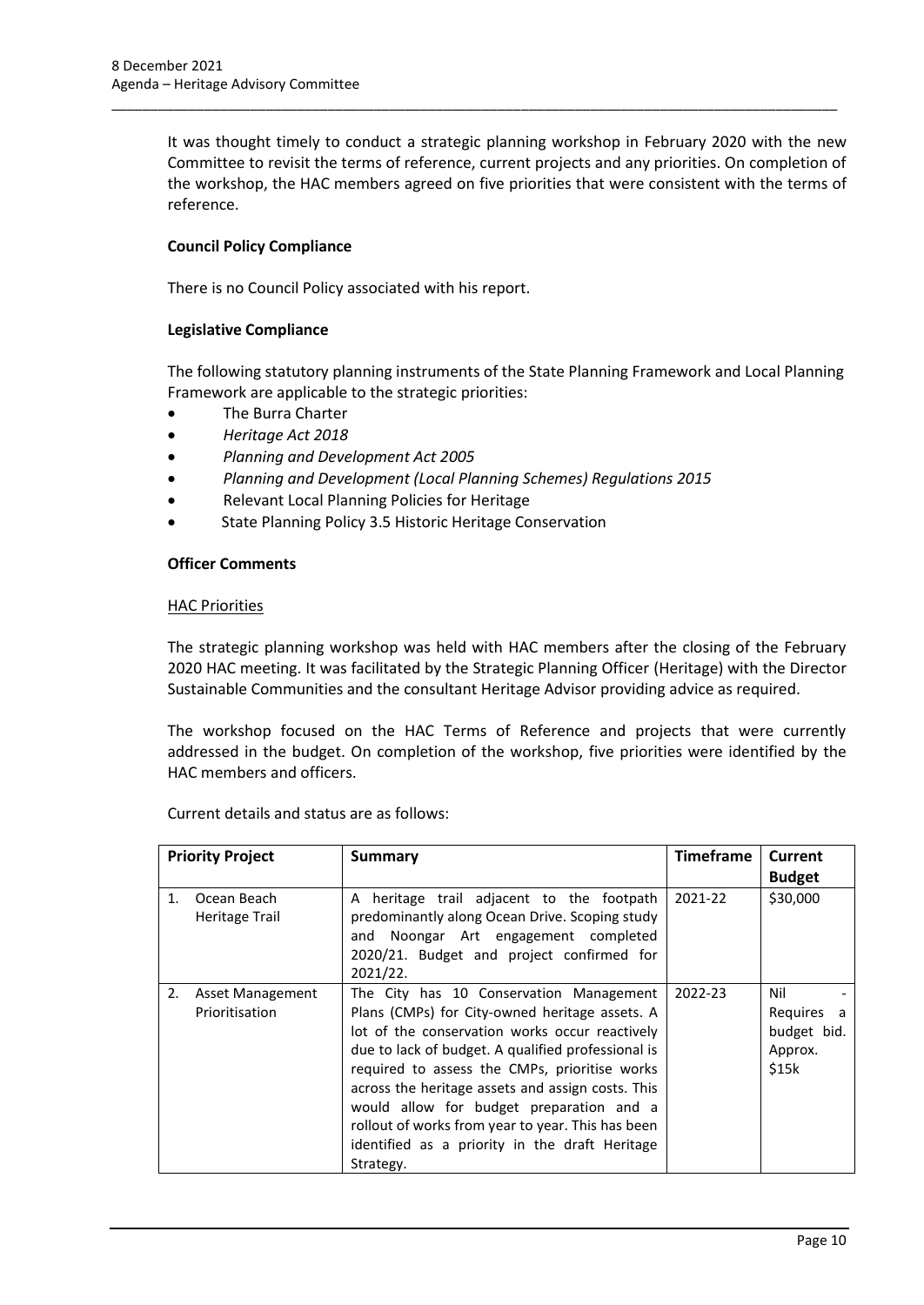| <b>Priority Project</b> |                                                                                                  | <b>Summary</b>                                                                                                                                                                                                                                                                                                                                                                                | <b>Timeframe</b>                   | Current<br><b>Budget</b>           |
|-------------------------|--------------------------------------------------------------------------------------------------|-----------------------------------------------------------------------------------------------------------------------------------------------------------------------------------------------------------------------------------------------------------------------------------------------------------------------------------------------------------------------------------------------|------------------------------------|------------------------------------|
| 3.                      | Street-by-street<br>survey to inform<br>Local Heritage Survey<br>(MHI)                           | After the initial preparation of the Municipal<br>Heritage Inventory, places have been added to<br>the MHI by nomination only. This has resulted in<br>adhoc listings. The budget will allow a street-by<br>street assessment of the Tree Street Area and<br>CBD.                                                                                                                             | 2021-22                            | \$30,000                           |
| 4.                      | Policy development -<br>Significant Tree<br>Register and Heritage<br><b>Conservation Notices</b> | Under the The Planning and Development (Local<br>Planning Schemes) Regulations 2015, local<br>governments have the ability to issue tree<br>preservation orders and heritage conservation<br>notices. A public information sheet has been<br>drafted and officers are awaiting release of a<br>State model policy template. Will require a<br>contemporary review of the draft tree listings. | 2021-22                            | Will<br>be<br>completed<br>inhouse |
| 5.                      | Incorporation of<br>heritage into City-<br>wide strategies                                       | This has been identified in the draft Heritage<br>Strategy. Officers are currently finalising the<br>draft to prepare for public consultation.                                                                                                                                                                                                                                                | Strategy<br>reviews are<br>ongoing | Expended                           |

\_\_\_\_\_\_\_\_\_\_\_\_\_\_\_\_\_\_\_\_\_\_\_\_\_\_\_\_\_\_\_\_\_\_\_\_\_\_\_\_\_\_\_\_\_\_\_\_\_\_\_\_\_\_\_\_\_\_\_\_\_\_\_\_\_\_\_\_\_\_\_\_\_\_\_\_\_\_\_\_\_\_\_\_\_\_\_\_\_\_\_\_\_\_

#### Local Government Election 16 October 2021

Spill of all Committees for election. Please note that all existing members will need to reapply.

#### Operational Projects

Projects include:

- State Heritage Awards 2021
- City of Bunbury Heritage Awards 2022
- Bunbury Heritage Forum (in line with the National Trust Heritage Festival 2022)
- Heritage Advisory Service
- Heritage Advisory Committee

## **Analysis of Financial and Budget Implications**

The project for Asset Management Prioritisation has been identified in consultation and drafting of the Heritage Strategy as a priority. A recommended budget of at least \$15,000 will be recommended as part of Council budget deliberations for 2022/23.

#### **Community Consultation**

Not applicable.

## **Councillor/Officer Consultation**

Councillor members were consulted through the Heritage Advisory Committee.

## **Applicant Consultation**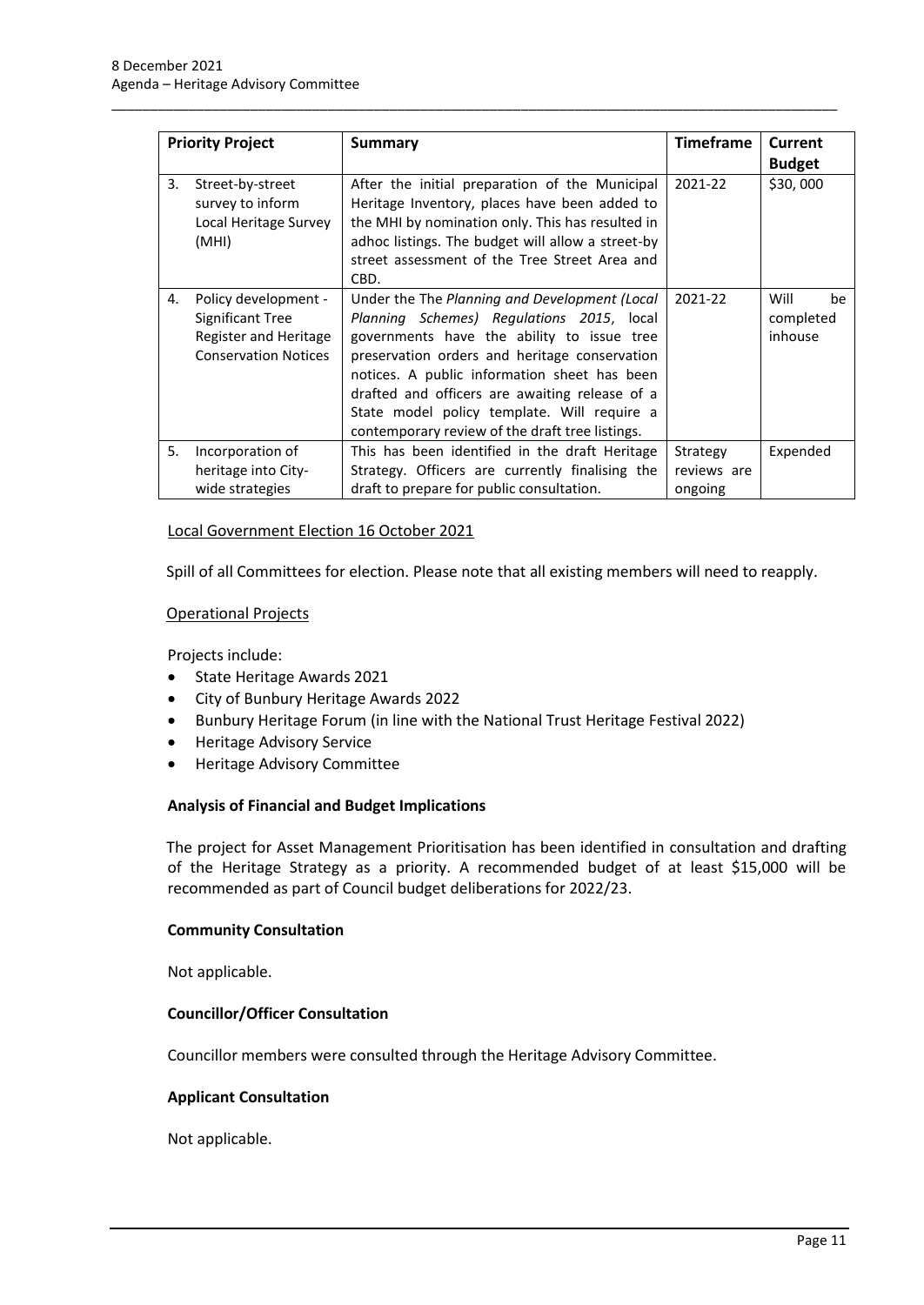# **Timeline: Council Decision Implementation**

\_\_\_\_\_\_\_\_\_\_\_\_\_\_\_\_\_\_\_\_\_\_\_\_\_\_\_\_\_\_\_\_\_\_\_\_\_\_\_\_\_\_\_\_\_\_\_\_\_\_\_\_\_\_\_\_\_\_\_\_\_\_\_\_\_\_\_\_\_\_\_\_\_\_\_\_\_\_\_\_\_\_\_\_\_\_\_\_\_\_\_\_\_\_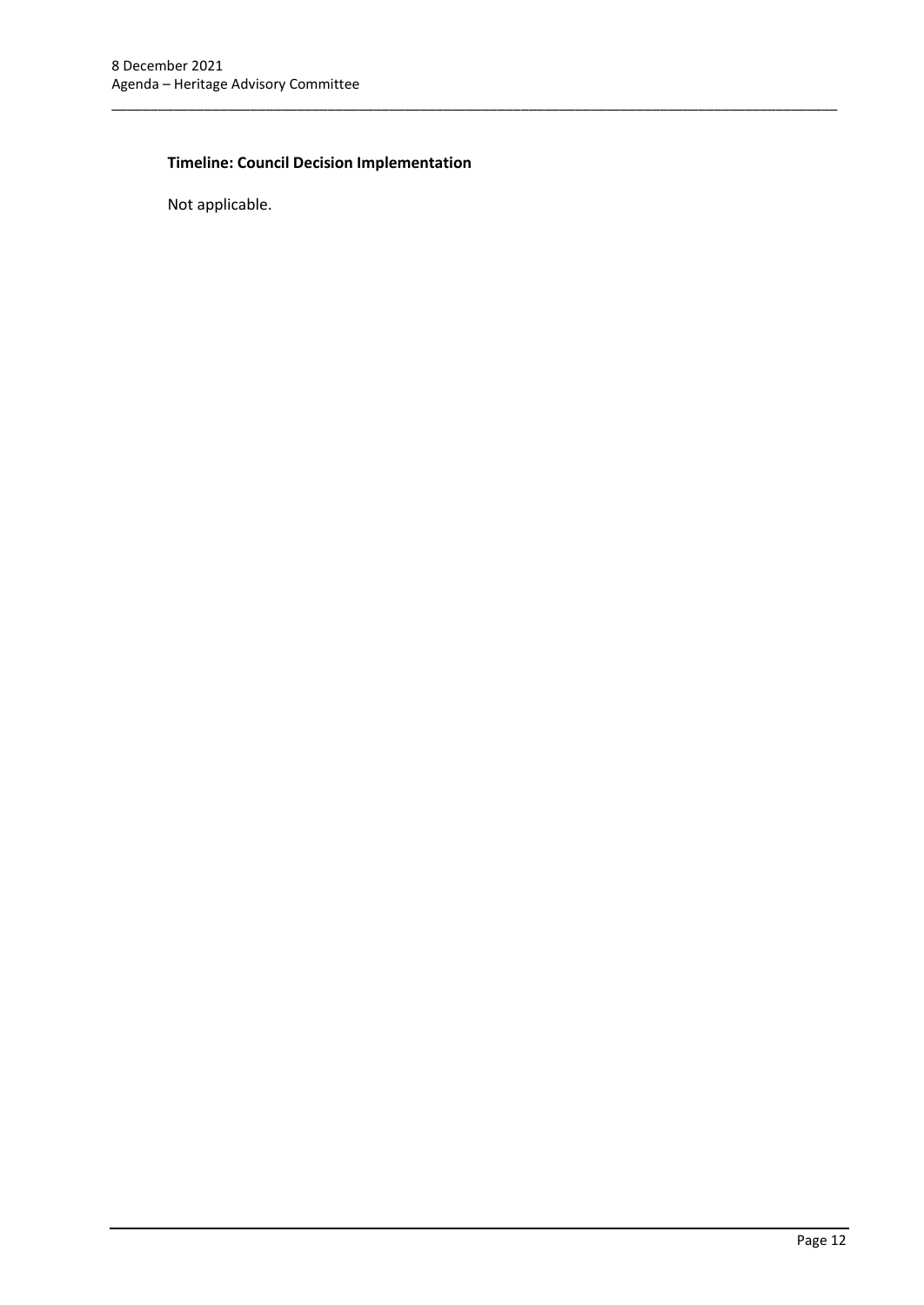| <b>File Ref:</b>            | DA/2021/143/1, P06585, COB/                              |   |                             |
|-----------------------------|----------------------------------------------------------|---|-----------------------------|
| <b>Applicant/Proponent:</b> | CPR Outdoor Centre on behalf of Graham and Amanda Machin |   |                             |
| <b>Responsible Officer:</b> | Matilda Hodge, Planning Officer                          |   |                             |
| <b>Responsible Manager:</b> | Felicity Anderson, Manager City Growth                   |   |                             |
| <b>Executive:</b>           | Gary Barbour, Director Sustainable Communities           |   |                             |
| <b>Authority/Discretion</b> | Advocacy                                                 |   | Review                      |
|                             | Executive/Strategic<br>$\overline{\phantom{a}}$          | ⊠ | Quasi-Judicial              |
|                             | ⊠<br>Legislative                                         |   | <b>Information Purposes</b> |
| <b>Attachments:</b>         | Appendix 2: Location Plan                                |   |                             |
|                             | Appendix 3: Development Plans                            |   |                             |
|                             | Appendix 4: Site Photos                                  |   |                             |

\_\_\_\_\_\_\_\_\_\_\_\_\_\_\_\_\_\_\_\_\_\_\_\_\_\_\_\_\_\_\_\_\_\_\_\_\_\_\_\_\_\_\_\_\_\_\_\_\_\_\_\_\_\_\_\_\_\_\_\_\_\_\_\_\_\_\_\_\_\_\_\_\_\_\_\_\_\_\_\_\_\_\_\_\_\_\_\_\_\_\_\_\_\_

# <span id="page-15-0"></span>**10.4 Proposed Carport at Lot 32 (#47A) Moore Street, Bunbury**

## **Summary**

Development approval is sought for the construction of a carport at Lot 32 (#47A) Moore Street, Bunbury. The property is located within the East Bunbury Heritage Area. The carport is proposed to be setback 3m setback from the primary street and forward of the dwelling. The proposal is inconsistent with Local Planning Policy 6.1 Heritage Conservation and Development (LPP6.1) which precludes carports located within the front setback area unless there is no other alternative location.

As there is significant area available behind the street setback to suitably locate the carport, it is considered there is no planning justification to site the carport in the front setback area contrary to the LPP6.1. The applicant has been advised of alternative options but has requested the application be determined on the basis of the development plans lodged. It is therefore recommended that the proposed carport be refused on the basis of its scale and location.

# **Executive Recommendation**

That the Heritage Advisory Committee recommends that Council:

- 1. In accordance with clause 68(2) of Schedule 2 of the *Planning and Development (Local Planning Schemes) Regulations 2015* and the City of Bunbury Local Planning Scheme No. 8 (LPS 8), resolves to refuse the development application for a carport at Lot 32 (#47A) Moore Street for the following reasons:
	- a. The proposed carport by reason of its location and scale, within the primary street setback area, is inconsistent with and would adversely impact the streetscape character of the locality as a heritage area.
	- b. The proposal is inconsistent with adopted Local Planning Policy 6.1: Heritage Conservation and Development in respect of the siting of a carport within the front setback area and does not meet the policy requirements or policy objectives for supporting the variation.

*Voting Requirement: Simple Majority*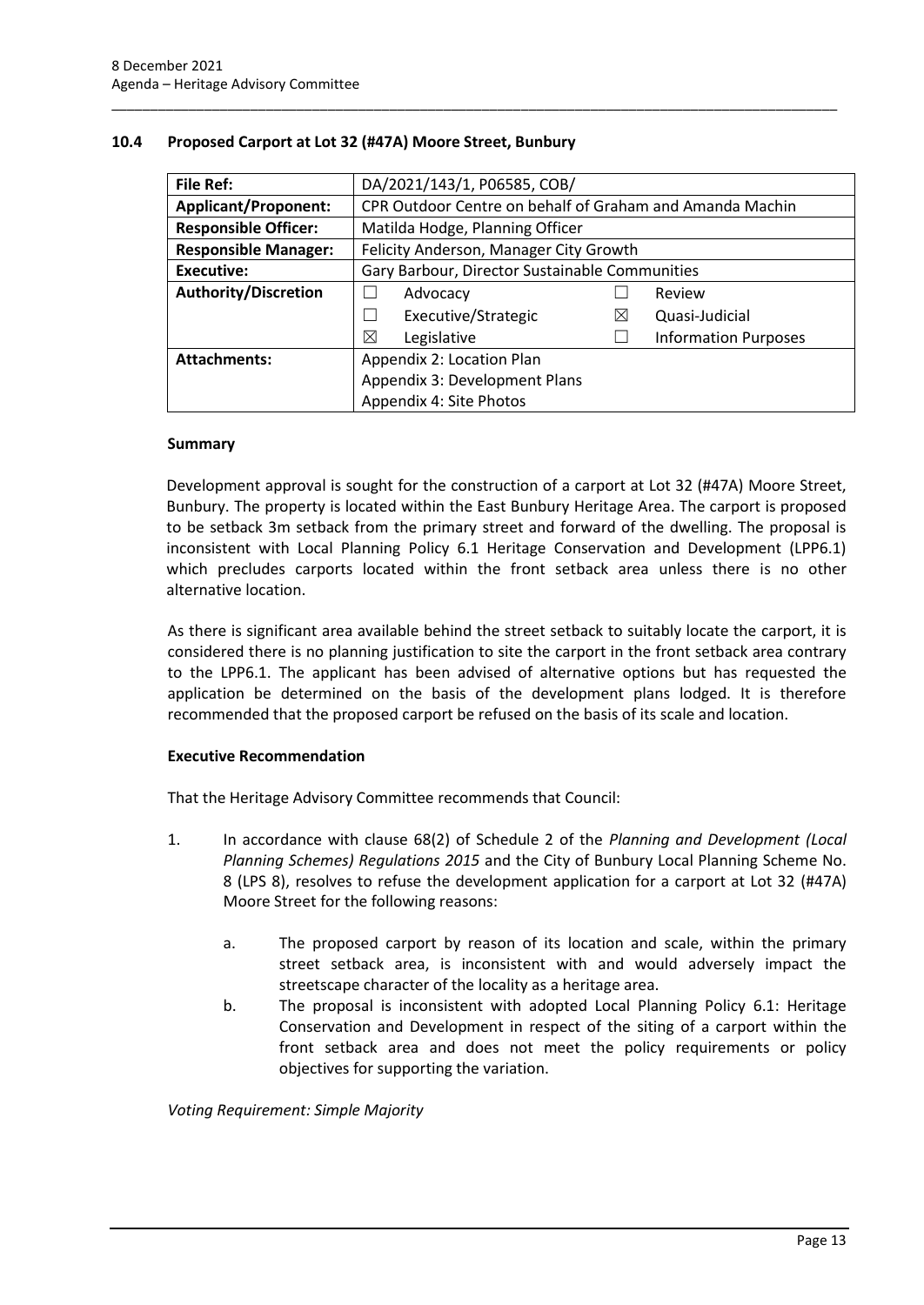#### **Strategic Relevance**

| Theme 1<br>Goal                  | Our community and culture<br>A safe, healthy and cohesive community, with a rich cultural life, and<br>supportive social environment.                                                                                                                            |
|----------------------------------|------------------------------------------------------------------------------------------------------------------------------------------------------------------------------------------------------------------------------------------------------------------|
| Objective 1.4                    | Arts, culture, heritage and events that enrich our understanding and<br>enjoyment of life, celebrate our identity and bring the community<br>together                                                                                                            |
| Theme 3<br>Goal<br>Objective 3.3 | Our places and spaces<br>A natural and built environment that reflects Bunbury's core values<br>High-quality urban design, well-planned neighbourhoods with housing<br>choice, and appropriate provision for diverse land uses to meet the<br>community's needs. |

\_\_\_\_\_\_\_\_\_\_\_\_\_\_\_\_\_\_\_\_\_\_\_\_\_\_\_\_\_\_\_\_\_\_\_\_\_\_\_\_\_\_\_\_\_\_\_\_\_\_\_\_\_\_\_\_\_\_\_\_\_\_\_\_\_\_\_\_\_\_\_\_\_\_\_\_\_\_\_\_\_\_\_\_\_\_\_\_\_\_\_\_\_\_

#### **Regional Impact Statement**

Heritage is important for the community and has environmental, economic and social benefits as a resource for present and future generations. The City of Bunbury recognises the importance of identifying, assessing and managing heritage places within its local government area to align with contemporary community values.

#### **Background**

The subject site is located within the 'Residential Zone'. A locality plan is **attached** at Appendix 2. A summary table of details relating to the subject site are as follows:

| <b>Property Address:</b>  | Lot 32 (#47A) Moore Street, Bunbury                                   |
|---------------------------|-----------------------------------------------------------------------|
| Zoning:                   | Residential - R15/40                                                  |
| <b>Existing Land Use:</b> | Single House                                                          |
| Lot Area:                 | 598m <sup>2</sup>                                                     |
| Heritage                  | Located within the East Bunbury Heritage Area (moderate significance) |

The property is abutted to the north by a residential dwelling and a 5m wide drainage reserve to the south. The proposed carport is setback 3m from the primary street and 12m forward of the existing dwelling, with a nil setback proposed from the southern lot boundary.

The subject site is located within the East Bunbury Heritage Area. The main planning consideration in the assessment of the proposed development is the impact of the carport on the streetscape and character of the heritage area.

Development plans and site photos are **attached** at Appendices 3 and 4.

## **Legislative Compliance**

The following legislation and statutory planning instruments of the state and local planning framework are applicable to the assessment of this application:

- Planning and Development Act 2005;
- Heritage Act 2018;
- Planning and Development (Local Planning Schemes) Regulations 2015;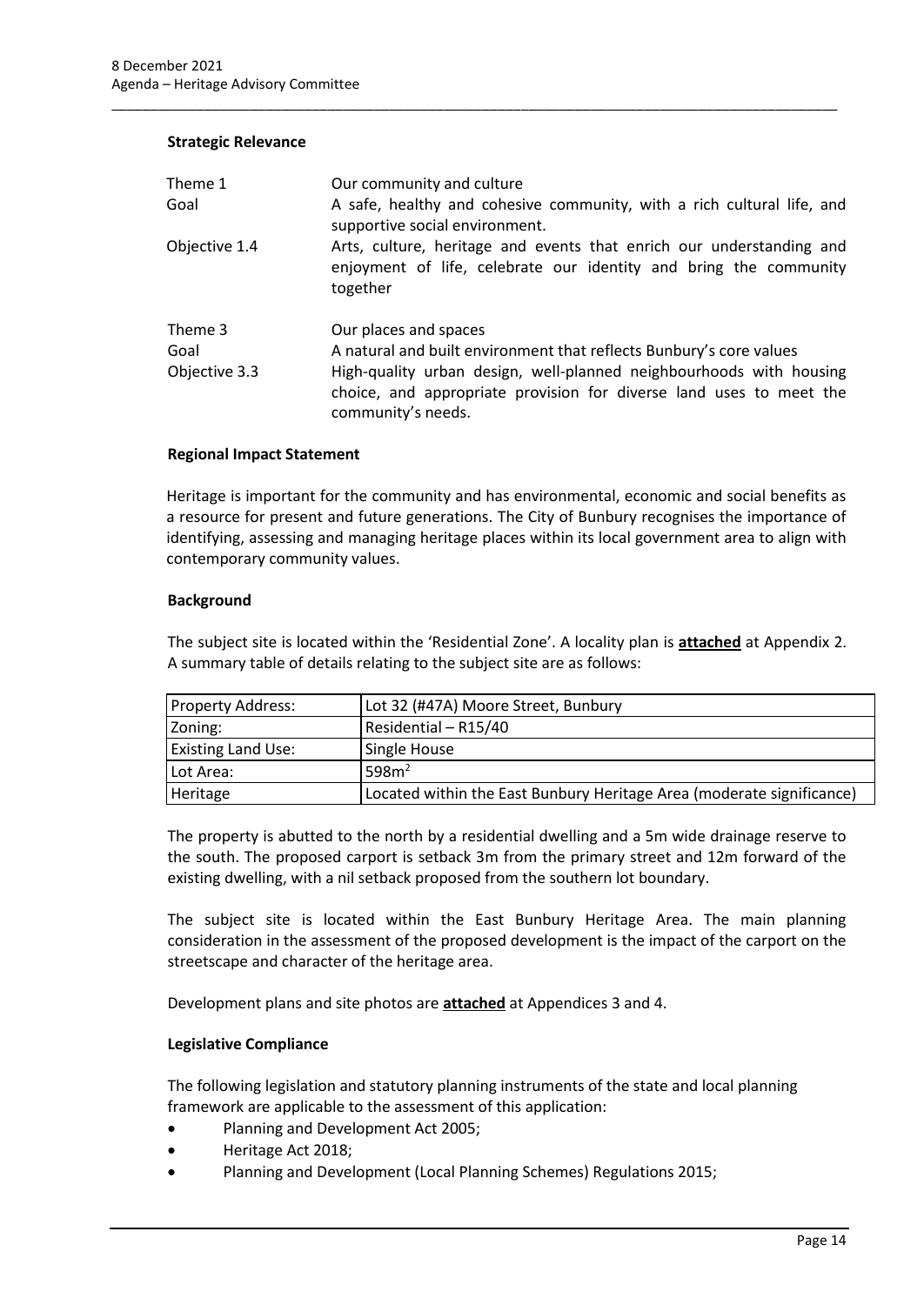- City of Bunbury Local Planning Scheme No.8 (LPS 8);
- State Planning Policy 7.3: Residential Design Codes Volume 1
- State Planning Policy 3.5: Historic Heritage Conservation
- Local Planning Policy 6.1: Heritage Conservation and Development

\_\_\_\_\_\_\_\_\_\_\_\_\_\_\_\_\_\_\_\_\_\_\_\_\_\_\_\_\_\_\_\_\_\_\_\_\_\_\_\_\_\_\_\_\_\_\_\_\_\_\_\_\_\_\_\_\_\_\_\_\_\_\_\_\_\_\_\_\_\_\_\_\_\_\_\_\_\_\_\_\_\_\_\_\_\_\_\_\_\_\_\_\_\_

#### **Officer Comments**

#### State Planning Policy 7.3: Residential Design Codes Volume 1

The proposed carport complies with all R-Code requirements except for section 5.1.3 Lot boundary setback.

| <b>Residential Design Codes</b> | Requirement        | <b>Proposed</b>    |
|---------------------------------|--------------------|--------------------|
| Cl 5.1.3 – Lot Boundary Setback | Southern Boundary: | Southern Boundary: |
|                                 | 1m                 | Nil                |

The applicant proposes a variation to the required setback distance from the southern lot boundary. The variation was not advertised to neighbouring properties as the only property directly impacted is a drainage reserve under ownership of the City of Bunbury. Notwithstanding the heritage considerations, the proposed reduced setback distance to the side boundary is considered to satisfy the relevant Design Principles of the R-Codes.

#### State Planning Policy 3.5: Historic Heritage Conservation

Whilst not a State Registered Heritage Place, the heritage area is currently on the RHP Assessment Program. This policy sets out the principles of sound and responsible planning for the conservation and protection of Western Australia's historic heritage. It aims to ensure development does not adversely affect the significance of heritage places and areas. Location and setting are key considerations in heritage areas and development should respond sympathetically and complement the heritage values of the area as detailed in the local planning policy. The proposed location of the carport does not comply with the objectives of this policy.

## Local Planning Policy 6.1: Heritage Conservation and Development

The property is not listed on the City of Bunbury Municipal Inventory (now referred to as Local Heritage Survey), nor is it included in the Heritage List. The site however is located within a designated Heritage Area, which recognises the collective value of all buildings within the East Bunbury Heritage Area. LPP6.1 sets out guidance for the assessment of garages and carports. The policy sets out that garages and carports should be located behind the dwelling. Where this is not feasible, carports are not to be dominant features on the streetscape.

| LPP6.1: Heritage Conservation &          |          |     | <b>Requirement</b>                                                                                                                           | <b>Proposed</b>                                                  |
|------------------------------------------|----------|-----|----------------------------------------------------------------------------------------------------------------------------------------------|------------------------------------------------------------------|
| <b>Development</b>                       |          |     |                                                                                                                                              |                                                                  |
| $5.5^{\circ}$<br>Garages<br>Outbuildings | Carports | and | $\vert$ Cl 5.1.1 – Garages or carports are<br>constructed behind the front<br>setback of the main building and<br>comply with the following: |                                                                  |
|                                          |          |     | (a) Set back a minimum of<br>distance of 1.0m behind<br>building<br>the<br>main                                                              | Carport is setback 3m from the<br>primary street and set forward |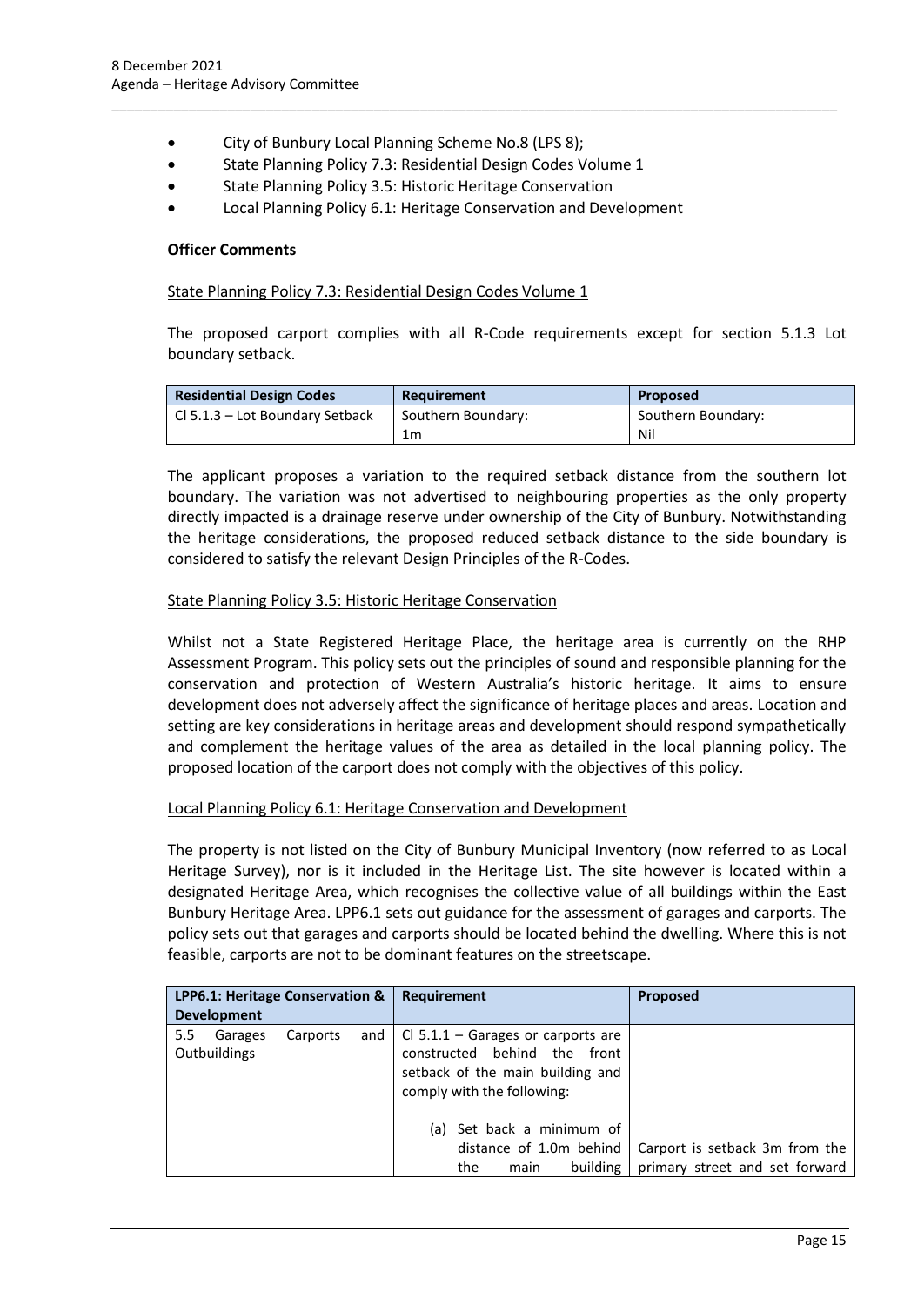| setback; and                                      | 12m of the dwelling.                                     |
|---------------------------------------------------|----------------------------------------------------------|
| (b) the width of the garage                       |                                                          |
|                                                   | or carport is not greater   Carport occupies 46% (6m) of |
| than 6 metres or 35% of $\vert$ the lot frontage. |                                                          |
| the frontage of the lot,                          |                                                          |
| whichever is the lesser.                          |                                                          |

\_\_\_\_\_\_\_\_\_\_\_\_\_\_\_\_\_\_\_\_\_\_\_\_\_\_\_\_\_\_\_\_\_\_\_\_\_\_\_\_\_\_\_\_\_\_\_\_\_\_\_\_\_\_\_\_\_\_\_\_\_\_\_\_\_\_\_\_\_\_\_\_\_\_\_\_\_\_\_\_\_\_\_\_\_\_\_\_\_\_\_\_\_\_

The proposed carport does not comply with the above-mentioned requirements. Variations to LPP6.1 may be considered subject to demonstrating that the proposed development is in keeping with the intent and objectives of the policy, which includes:

*(a) to ensure that development, including alterations and additions to existing buildings and the construction of new buildings, does not adversely impact on the cultural heritage values, significance and character of heritage places and designated heritage areas*.

Whilst it is acknowledged that the location of the dwelling precludes locating the carport behind the dwelling, there is sufficient space available to locate the carport behind the front setback area.

It is considered the proposed carport set significantly forward of the dwelling and its scale will dominate the streetscape and significantly impact upon the character of the heritage area, contrary to the objectives of LPP6.1.

The applicant has been advised that a 6m primary street setback consistent with the setback of the heritage dwelling to the north would be supported. The applicant advised they required the carport in the proposed location to provide a larger continuous lawn area. It is noted that prior to storm damage, there was a carport of similar dimensions setback 9m from the front boundary as shown in the Site Photos **attached** at Appendix 4.

It is acknowledged that the residential property to the South at Lot 14 (#49) Moore Street has an attached carport setback 2.6m from the primary street. This carport was recommended for refusal by both the assessing officer and the Heritage Advisory Committee in 2018, however was approved at approved by Council after the applicant cited examples outside of the Heritage Area of carports that were within the street setback area.

# Heritage Advisor Comments

The application was referred to the City's Heritage Advisor, who provided the following comments:

*"We have assessed the proposal for the new carport to a non-contributory house on subdivided lot with contributory places adjacent. We note that this is a significant streetscape with consistent setbacks to left of proposed carport.*

*The proposed carport is not supported in its current location for the following reasons:*

- The carport is set within the front setback area of the lot and is set in front of *the prevailing streetscape setbacks.*
- The carport location will have a negative impact on the significant heritage *streetscape and on the Heritage Area.*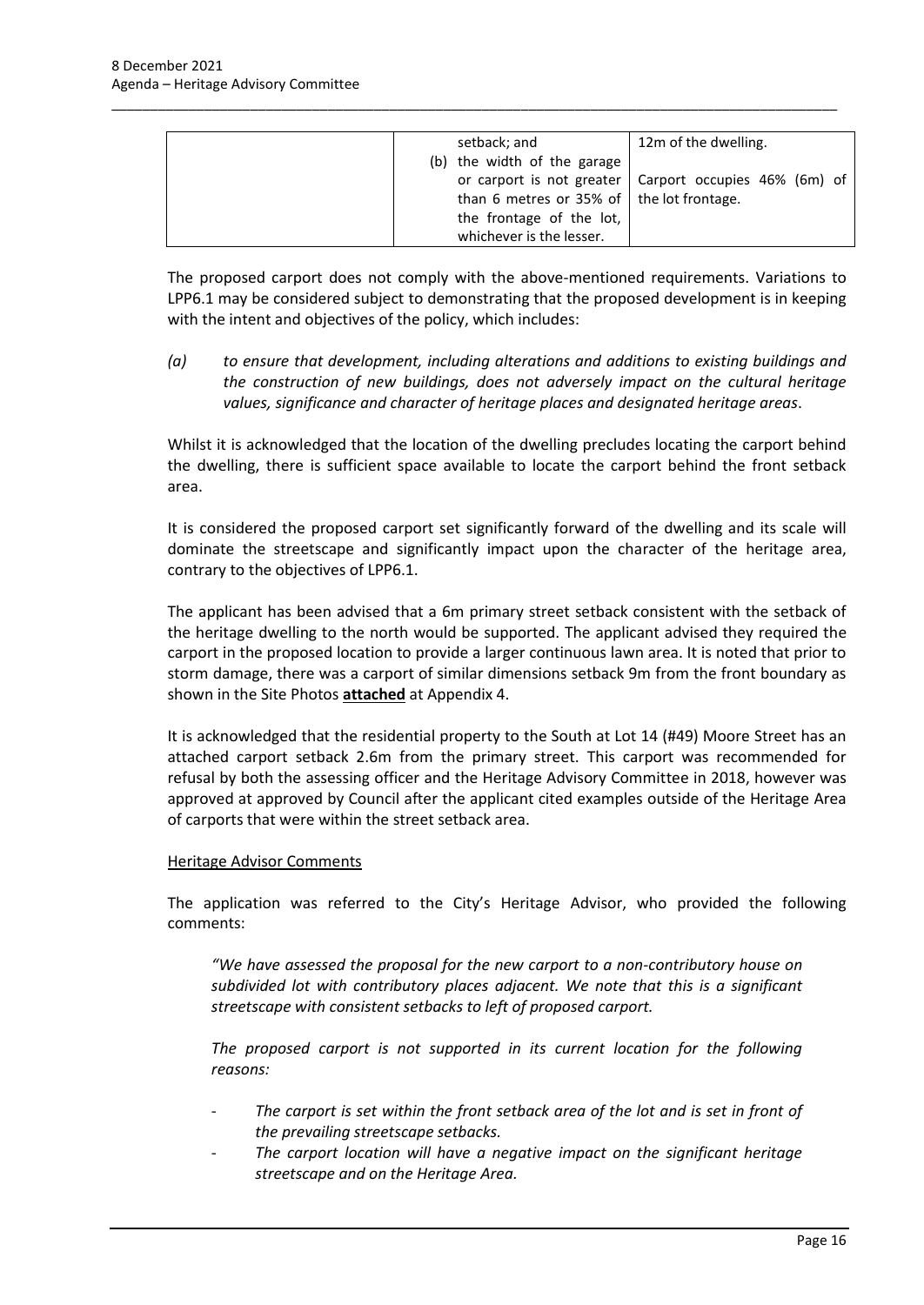- *As per 5.5.2 – The proposed carport is not consistent with the policy:*

\_\_\_\_\_\_\_\_\_\_\_\_\_\_\_\_\_\_\_\_\_\_\_\_\_\_\_\_\_\_\_\_\_\_\_\_\_\_\_\_\_\_\_\_\_\_\_\_\_\_\_\_\_\_\_\_\_\_\_\_\_\_\_\_\_\_\_\_\_\_\_\_\_\_\_\_\_\_\_\_\_\_\_\_\_\_\_\_\_\_\_\_\_\_

- *there are clear and viable alternatives for the location of a double carport on this lot*
- *The proposed carport does visually dominate the streetscape.*
- *The proposed carport does detract from the heritage character of the adjoining contributory buildings*

*It is noted that the carport on the adjoining lot (49 Moore St) was recommended for refusal."*

# **Analysis of Financial and Budget Implications**

This application for development approval relates to private property, and therefore, the effect of the recommendation has no direct budgetary or financial implications for the City of Bunbury.

If the applicant is aggrieved by Council's decision they may apply for a review of the decision through SAT. If the decision is forwarded to SAT for appeal, the City of Bunbury may incur legal costs.

## **Community Consultation**

The development application was advertised for public comment from 22 November to 6 December 2021. Public consultation measures involved a letter sent to the landowners and occupiers of 3 surrounding properties. Following consultation, no submissions of objection have been received to date.

## **Councillor/Officer Consultation**

The proposal has been referred to the City of Bunbury's Development Coordination Unit (DCU) for professional advice and technical assessment prior to the finalisation of this report.

## **Applicant Consultation**

Officers have advised the applicant of alternative solutions for the siting of a carport that would comply with LPP6.1. Given the sufficient vacant area directly behind the proposed carport location, it is considered that the proposal could be readily modified to achieve the objectives of the policy.

The applicant has requested the application be determined based on the original development plans and information lodged. The applicant has been informed of the officer recommendation.

## **Timeline: Council Decision Implementation**

Should Council refuse the application, the applicant has the option to lodge an appeal within 28 days of the date of the decision to the State Administrative Tribunal.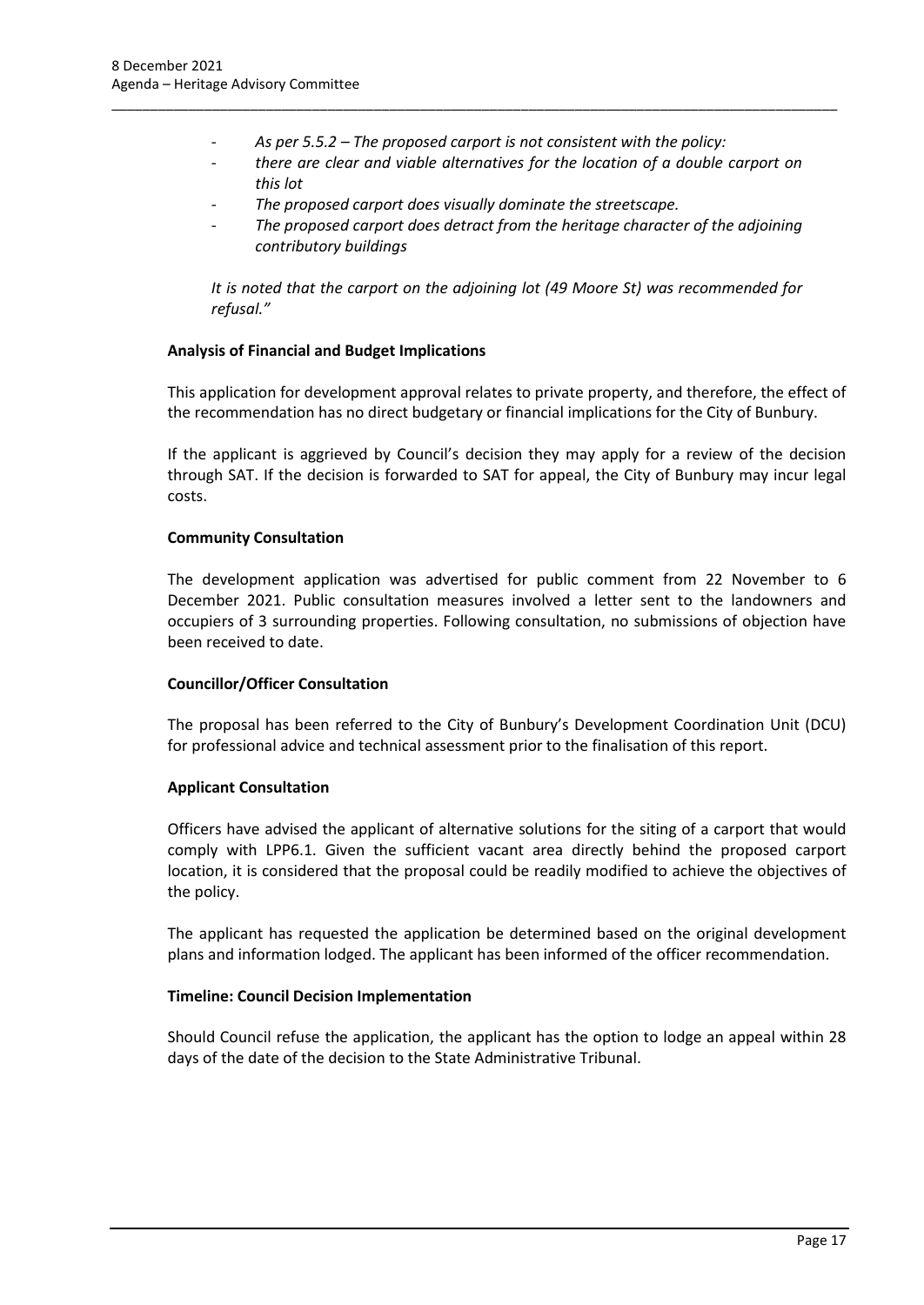## <span id="page-20-0"></span>**10.5 Summary of Referrals and Communications**

| File Ref:                   | COB/517                                            |             |                             |
|-----------------------------|----------------------------------------------------|-------------|-----------------------------|
| <b>Applicant/Proponent:</b> | Heritage Advisory Committee                        |             |                             |
| <b>Responsible Officer:</b> | Lacey Brown, Strategic Planning Officer (Heritage) |             |                             |
| <b>Responsible Manager:</b> | Felicity Anderson, Manager City Growth             |             |                             |
| <b>Executive:</b>           | Gary Barbour, Director Sustainable Communities     |             |                             |
| <b>Authority/Discretion</b> | Advocacy                                           |             | Review                      |
|                             | Executive/Strategic                                |             | Quasi-Judicial              |
|                             | Legislative                                        | $\boxtimes$ | <b>Information Purposes</b> |
|                             |                                                    |             |                             |
| <b>Attachments:</b>         | Nil                                                |             |                             |

\_\_\_\_\_\_\_\_\_\_\_\_\_\_\_\_\_\_\_\_\_\_\_\_\_\_\_\_\_\_\_\_\_\_\_\_\_\_\_\_\_\_\_\_\_\_\_\_\_\_\_\_\_\_\_\_\_\_\_\_\_\_\_\_\_\_\_\_\_\_\_\_\_\_\_\_\_\_\_\_\_\_\_\_\_\_\_\_\_\_\_\_\_\_

## **Summary**

The Heritage Advisor and Strategic Planning Officer (Heritage) have provided details to the Heritage Advisory Committee on recent development application referrals, discussions and events since the last Committee meeting.

## **Executive Recommendation**

That the Heritage Advisory Committee note the summary of referrals and communications as detailed in the Officer Comments.

#### **Strategic Relevance**

| Theme 1:      | Our community and culture                                                                                                                           |
|---------------|-----------------------------------------------------------------------------------------------------------------------------------------------------|
| Goal:         | A safe, healthy and cohesive community, with a rich cultural life, and supportive                                                                   |
|               | social environment.                                                                                                                                 |
| Objective 1.4 | Arts, culture, heritage and events that enrich our understanding and enjoyment<br>of life, celebrate our identity and bring the community together. |

## **Regional Impact Statement**

Not applicable.

## **Background**

The Heritage Advisory Committee (HAC) is advised of recent development applications, decisions, policy, enquiries and/or events to assist in the awareness and promotion of heritage development and education in Bunbury. This provides a transparent approach for the wider community and is consistent with the terms of reference for the HAC.

## **Legislative/Council Policy Compliance**

The following statutory planning instruments of the State Planning Framework and Local Planning Framework are applicable to the assessment of development applications and heritage advice:

- The Burra Charter
- *Heritage of Western Australia Act 1990*
- *Planning and Development Act 2005*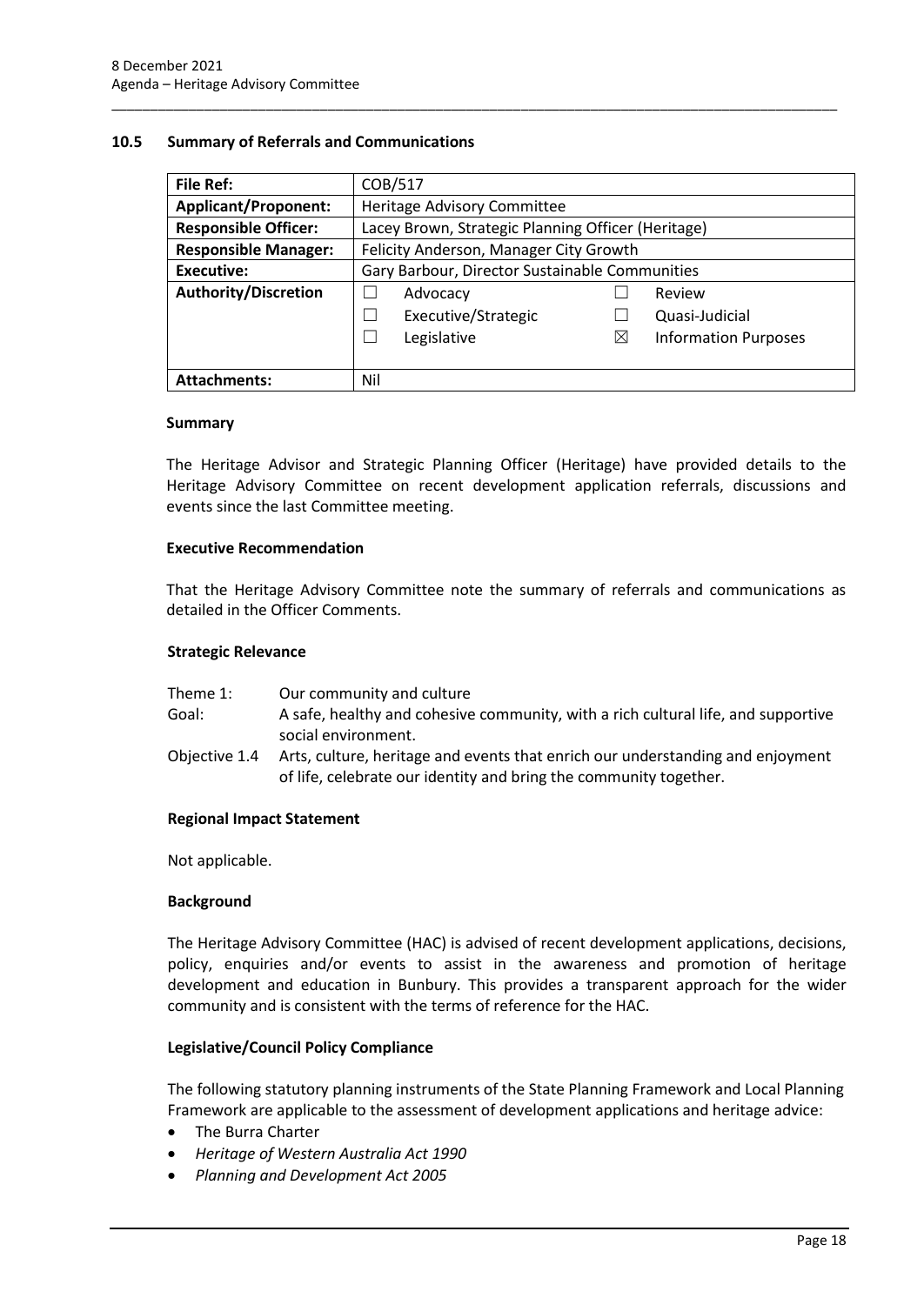• *Planning and Development (Local Planning Schemes) Regulations 2015*

\_\_\_\_\_\_\_\_\_\_\_\_\_\_\_\_\_\_\_\_\_\_\_\_\_\_\_\_\_\_\_\_\_\_\_\_\_\_\_\_\_\_\_\_\_\_\_\_\_\_\_\_\_\_\_\_\_\_\_\_\_\_\_\_\_\_\_\_\_\_\_\_\_\_\_\_\_\_\_\_\_\_\_\_\_\_\_\_\_\_\_\_\_\_

- Relevant Local Planning Policies for Heritage
- State Planning Policy 3.5 Historic Heritage Conservation

#### **Officer Comments**

The referral and communications list is as follows:

|                | #47A Moore Street                             |
|----------------|-----------------------------------------------|
| $\overline{2}$ | <b>Wellington Hotel</b>                       |
| 3              | #12 Preston Street                            |
| 4              | #2 Jarrah Street                              |
| 5              | #36 Stirling Street                           |
| 6              | #52 Stirling Street                           |
| $\overline{7}$ | #5 Charles Street                             |
| 8              | <b>Red Mill Store</b>                         |
| 9              | Local Heritage Survey Work                    |
| 10             | Heritage Strategy (Women in Planning Network) |
| 11             | Rate concession enquiry                       |
| 12             | #4 Symmons Street                             |
|                |                                               |

## **Analysis of Financial and Budget Implications**

Not applicable.

#### **Community Consultation**

Not applicable.

## **Councillor/Officer Consultation**

Councillor members were consulted through the Heritage Advisory Committee.

#### **Applicant Consultation**

Not applicable.

## **Timeline: Council Decision Implementation**